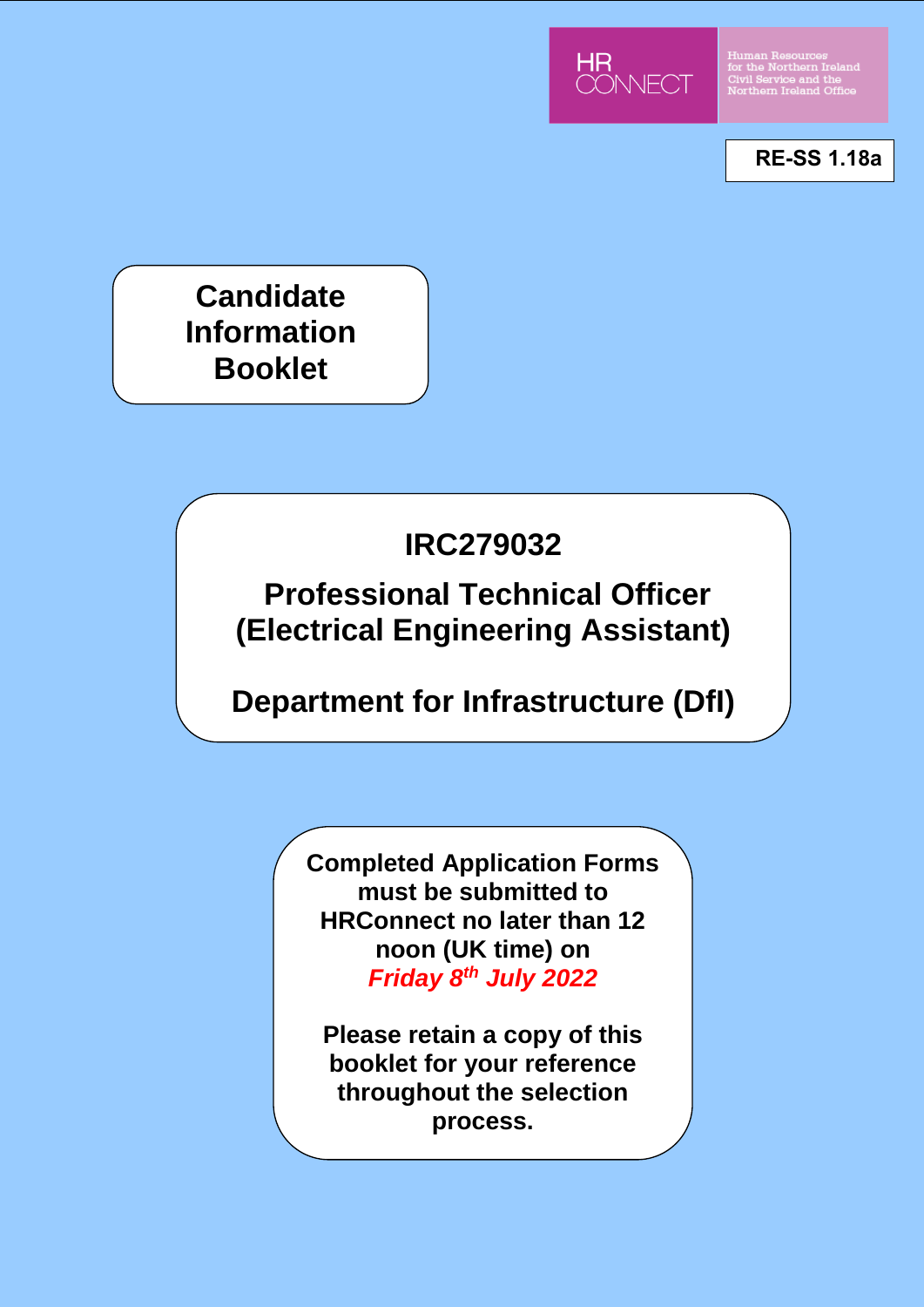# **Department for Infrastructure (DfI)**

# **Communication between HRConnect and you**

HRConnect will issue electronically as many competition communications as possible, you should therefore check your email account, including junk mail folder, to make sure that you don't miss any important communications in relation to this competition. There may, however, still be a necessity to issue some correspondence by hard copy mail.

| <b>Contents</b>                |      |
|--------------------------------|------|
|                                | Page |
| <b>Background</b>              | 3    |
| <b>Key Responsibilities</b>    | 9    |
| <b>Terms and Conditions</b>    | 10   |
| <b>Eligibility Criteria</b>    | 13   |
| <b>Assessment Process</b>      | 15   |
| <b>Guidance for Applicants</b> | 18   |
| <b>General Information</b>     | 20   |
|                                |      |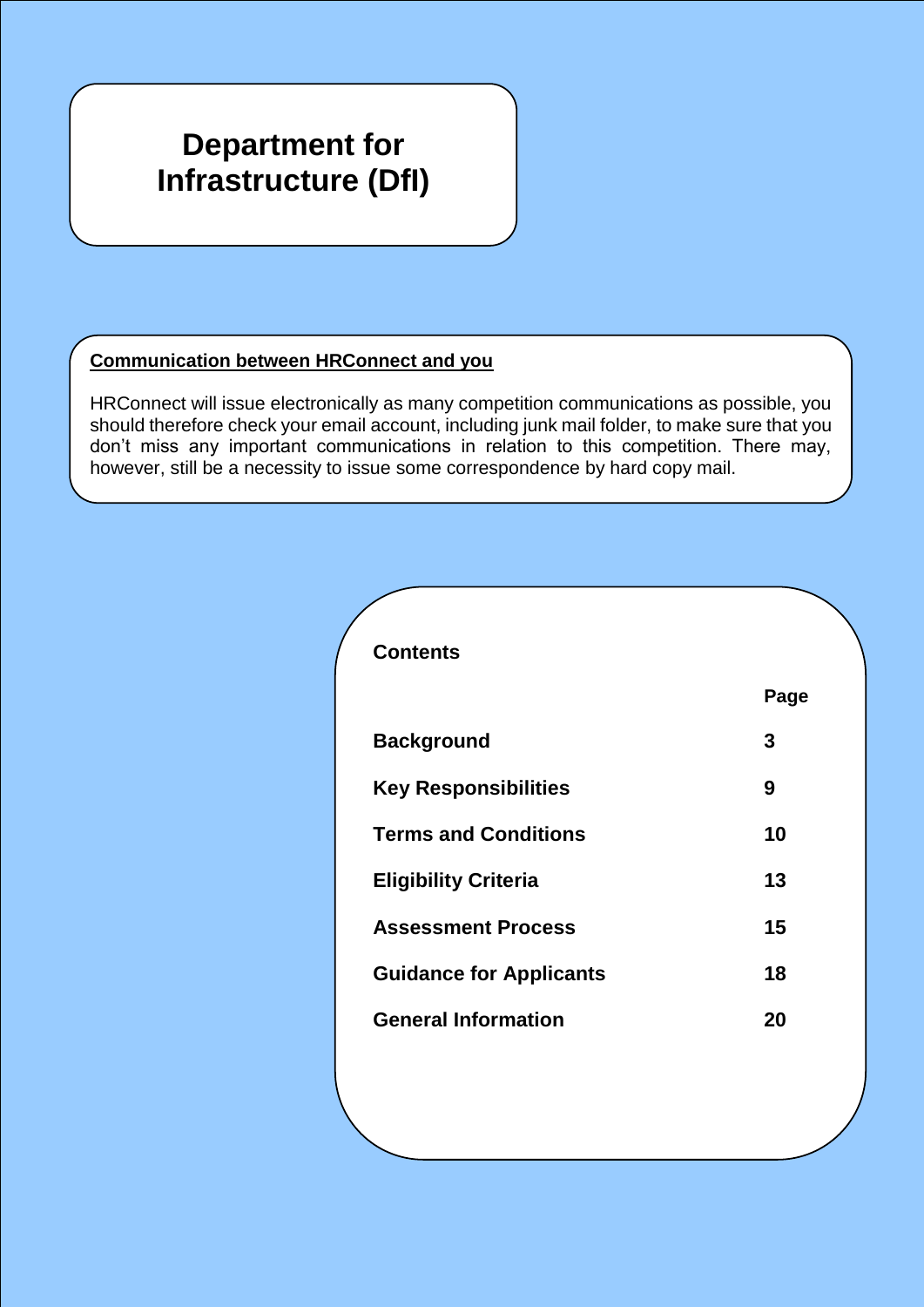# **BACKGROUND**

# **Department for Infrastructure (DfI)**

The Department for Infrastructure employs around 3,200 staff in the following Groups:

# **Roads and Rivers**

- Roads Major Projects and Procurement;
- Engineering;
- Network Services;
- Rivers.

# **Planning, Water and Driver and Vehicle Agency**

- Strategic Planning Directorate;
- Regional Planning Directorate;
- Driver and Vehicle Agency;
- Water and Drainage Policy Division;
- Living with Water Programme (LWWP).

# **Transport and Resources**

- Safe and Accessible Travel Division:
- Finance Division:
- Corporate Policy and Planning Directorate;
- Digital and Information Services Directorate;
- Transport Policy Directorate:
- Public Transport Directorate:
- Gateways and EU Relations Directorate;
- Internal Audit Division.

# **Roads and Rivers Group**

The Roads and Rivers Group is headed by a Deputy Secretary who is a member of the Departmental Board, supported by four Directors.

# **Roads**

Roads has three Directors, who are based in HQ in Belfast. There are four geographically located Divisions, each headed by a Divisional Roads Manager, based in Belfast, Coleraine, Craigavon and Omagh. The Divisions are supported by two in-house provider "units", Consultancy Services and Operations and Maintenance.

Our role is to maintain, manage and develop the Northern Ireland road network to facilitate the safe and convenient movement of people and goods throughout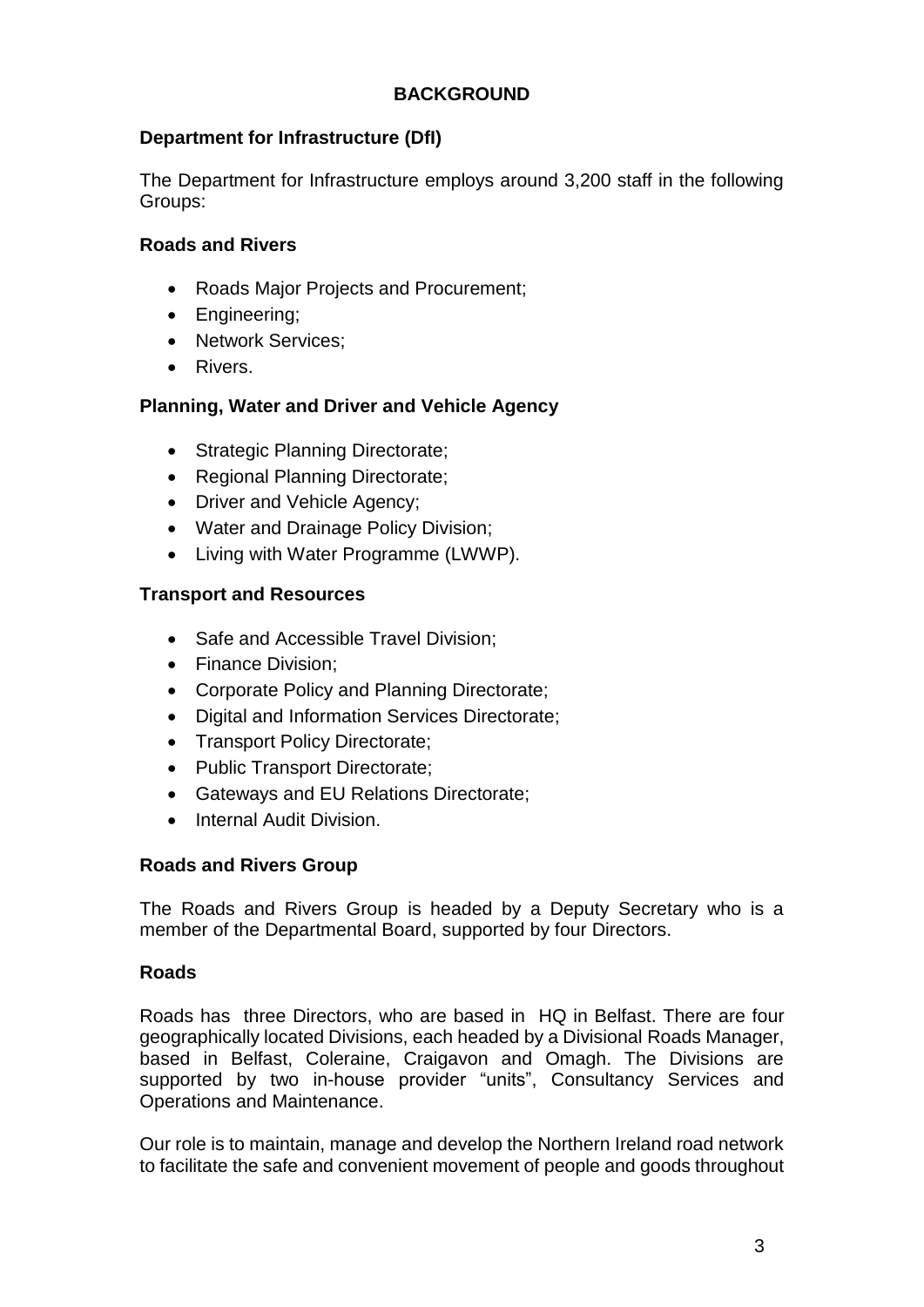the province. We also inform departmental policy to ensure that measures to encourage safe and sustainable travel are practical and can be delivered. Roads is key to the Department's contribution to the Outcomes in the Programme for Government..

Within the resources available, our key objectives are to:

- Plan, develop, manage and maintain, safe and sustainable transportation networks;
- Ensure effective management of Roads' budget and assets in accordance with good corporate governance arrangements;
- Improve the resilience of Roads in responding to emergencies; and
- Ensure Roads communicates effectively with its customers to promote better understanding of service provision.

# **Roads is structured into three functional Directorates:**

- Engineering;
- Network Services: and
- Major Projects and Procurement.

# **Engineering Directorate has four Business Units:**

#### 1. **Consultancy Services**

The in-house engineering consultancy responsible for:

- feasibility, design and supervision of roads infrastructure projects;
- material testing laboratory and road condition surveys;
- Road Safety Audit reporting;
- operation of the Strangford Lough Ferry Service; and,
- management of training for Graduate Trainees and Apprentices.

# **2. Operations and Maintenance**

• The in-house direct labour force who carry out road maintenance and winter service.

# **3. Engineering Services:**

- Development of traffic and development control policy;
- Development, co-ordination, review and updating of standards, policies and procedures for the design and construction of roads; and
- Health & Safety.

# 4. **Business Services:**

- Management and support of organisational change projects in Roads and Rivers;
- Strategic planning, and performance monitoring for Roads and Rivers;
- Programme of IT projects for DfI Roads;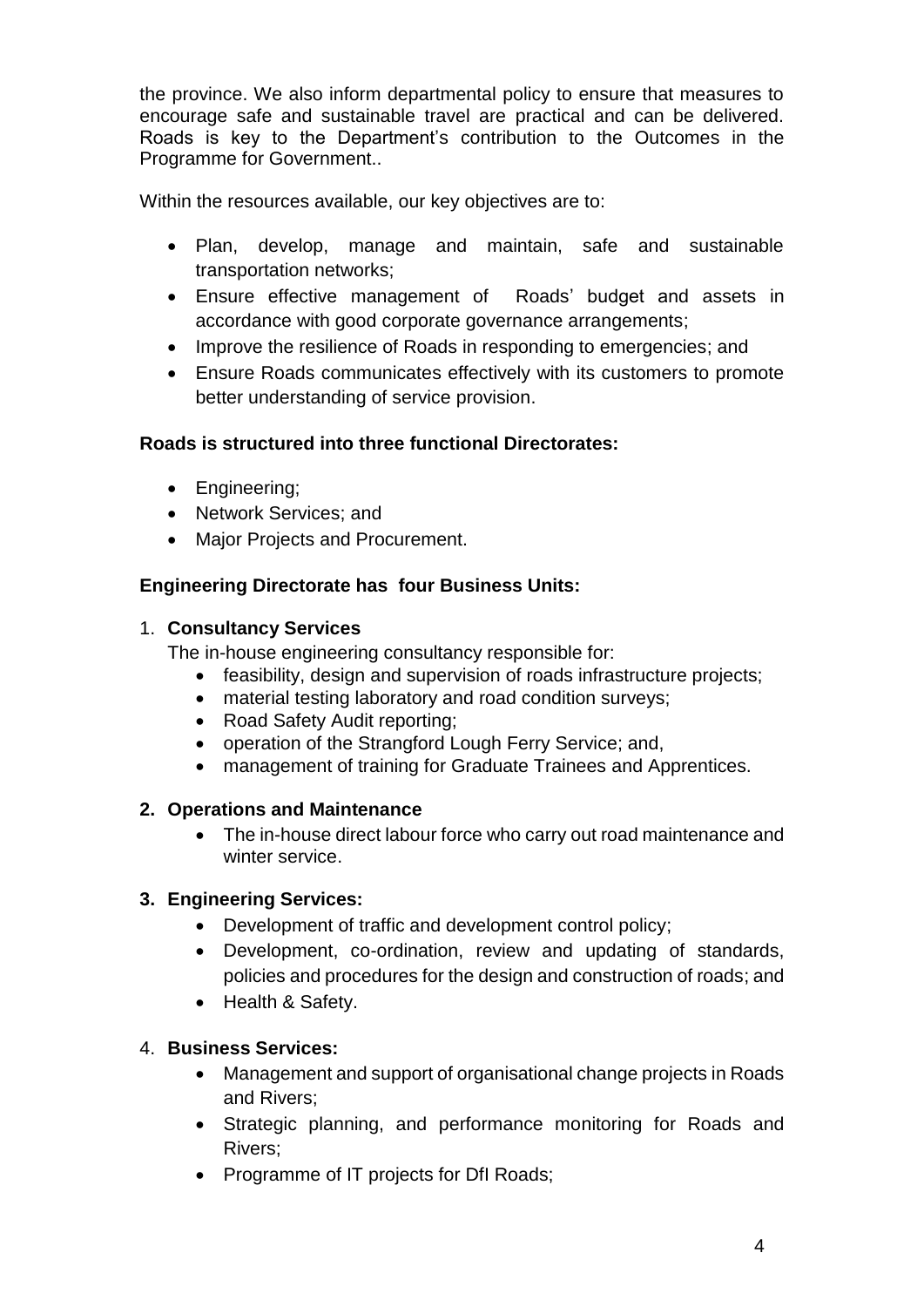- Corporate Governance and Risk Management;
- Land Disposal & Management of SRI Procedures;
- Management of the Claims Unit;
- Enforcement of on-street parking regulations and moving traffic offences;
- Management of the blue badge scheme for disabled persons; and
- Vacancy management of P&T staff.

# **Network Services is responsible for:**

- Maintenance and operation of the public road network, intelligent transport systems and street lighting systems;
- Improvement of the network, through local transport and safety measures and major works on local roads;
- Providing the point of contact for road users and their representatives through our seventeen local section offices and four Divisional Head offices; and
- Management of Design Build Finance and Operate contracts for major roads through Public Private Partnerships.

Within Network Services, the majority of the staff are in 4 operational divisions with Divisional Headquarters in Belfast (Eastern Division), Coleraine (Northern Division), Craigavon (Southern Division), and Omagh (Western Division).

## **Major Projects and Procurement Directorate is responsible for:**

- Management of the Strategic Road Improvement programme of schemes;
- Development and delivery of the Belfast Rapid Transit Phase 2 Project;
- Park and Ride delivery programme; and
- Management of the internal Procurement Units in Belfast and Downpatrick.

#### **Rivers**

There is one Director in Rivers who is supported by three Business Areas:

- Operations;
- Development: and
- Corporate Support Services.

Rivers Headquarters is located in Loughry Campus in Cookstown, with regional offices in Omagh and Lisburn and sub-regional offices at Coleraine, Craigavon and Ballinamallard, outside Enniskillen.

The primary aim of Rivers, as the statutory drainage authority, is to manage flood risk to facilitate the social, economic and environmental development of Northern Ireland and in doing so implement the requirements of the EU Floods Directive.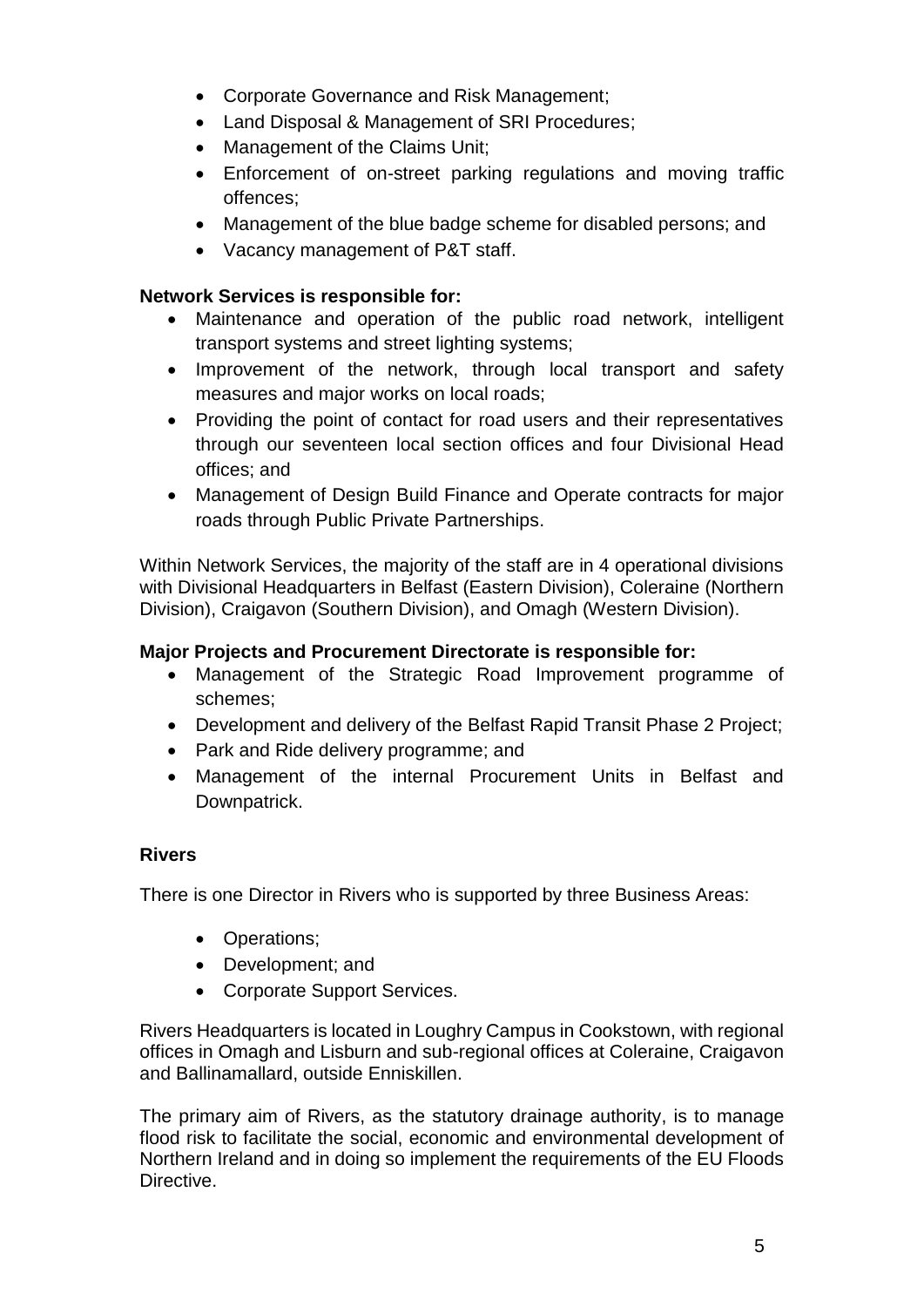# **There are 2 business areas within Operations**:

# **1. The Operational Areas which are responsible for:**

- Maintenance of a network of free flowing watercourses to provide adequate outlets for urban storm and land drainage;
- Maintenance of flood and sea defences;
- Identifying flood risks and undertaking minor works to repair and construct flood defences, culverts and provide drainage infrastructure;
- Administering advisory and enforcement procedures to protect the drainage function of all rivers;
- Utilising available resources to maintain the effectiveness of the Department's assets during periods of adverse weather and threat to life and property from flooding; and
- Responding, where possible, to requests for assistance from the public whose property has suffered, or is threatened by, flooding. Liaising with other statutory and public bodies to provide an effective response to flooding or threat of flooding.

# **2. Capital Projects Unit, which is responsible for:**

- Identification and delivery of cost viable river engineering schemes to minimise identified flood risks; and
- Progression and management of feasibility studies to identify viable flood alleviation schemes.

# **There are 4 business areas within Rivers Development**:

# **1. Emergency Planning, which is responsible for:**

- Carrying out the emergency planning co-ordination duties within DfI Rivers and fulfilling Lead Government Department (LGD) responsibilities for the co-ordination of flooding emergencies;
- Managing, maintaining and enhancing the Hydrometrics Network currently consisting of over 130 river level monitoring stations;
- The provision of water level alert stations to assist in warning selected communities, the Department and other organisations of a potential flood risk; and
- Collating water level and river gauging information to contribute to the 'National Archive' and determining flow return periods to facilitate flood alleviation scheme design and accurate flood mapping.

# **2. Asset Management & Mapping Unit, which is responsible for:**

- The inspection, grading and valuation of drainage and flood defence infrastructure;
- Environmental advice & quidance: and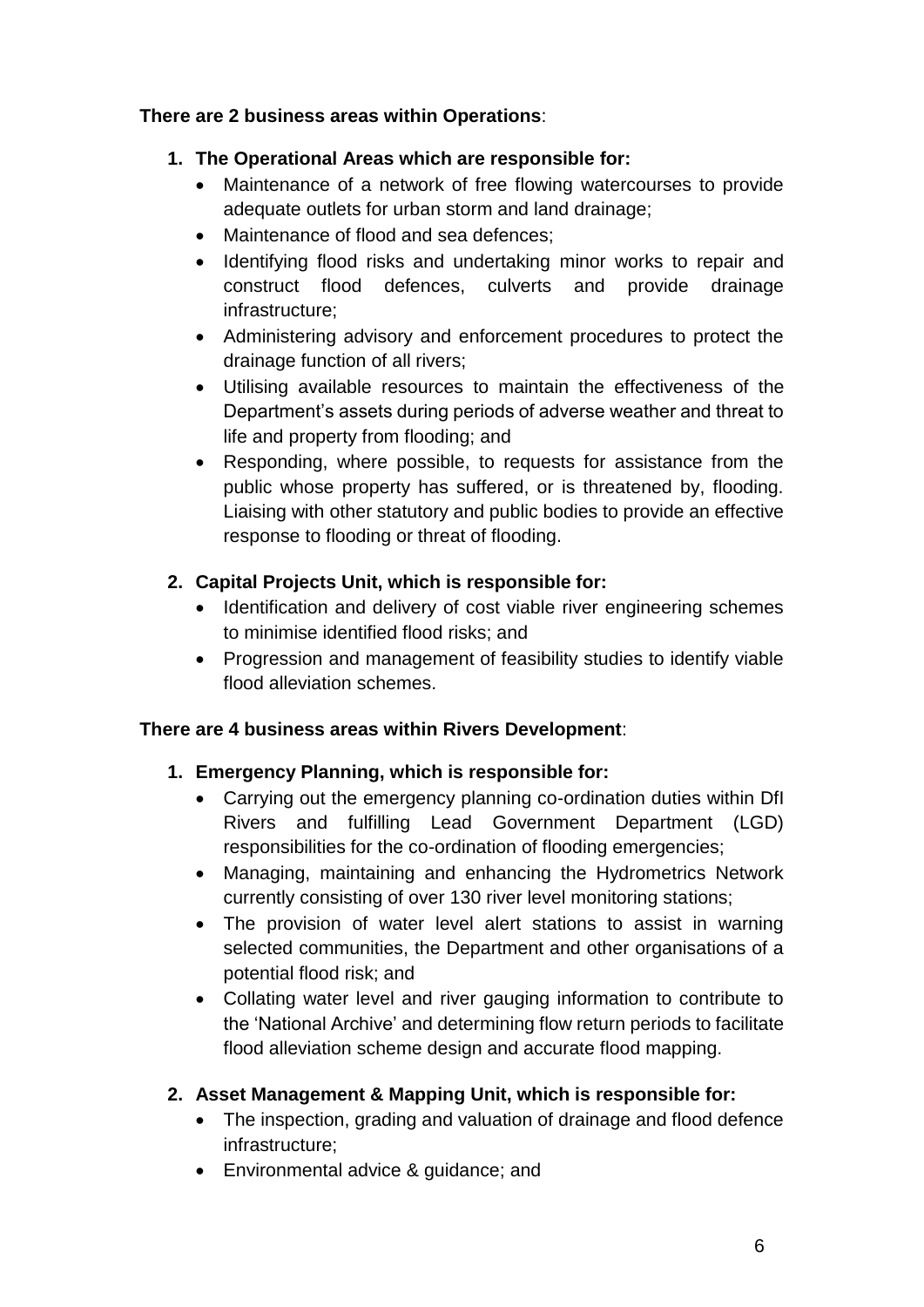- Developing and providing map based information to enable the assessment and communication of flood risk.
- **3. Planning Advisory & Modelling Unit, which is responsible for:**
	- Providing advice to Planning Authorities on the drainage/flood risk aspects of the forthcoming Local Development Plans and planning applications with a view to prevent inappropriate and unsustainable development; and
	- Development, maintenance and validation of an extensive library of hydraulic models that underpin and inform flood mapping, flood alleviation scheme design and specialist development advice.

# **4. Reservoirs Authority, which will be responsible for:**

The administration of the Reservoirs Act (Northern Ireland) 2015.

# **Rivers Corporate Support Services is responsible for:**

• The administrative support to the organisation and the management of the Lough Erne Estate.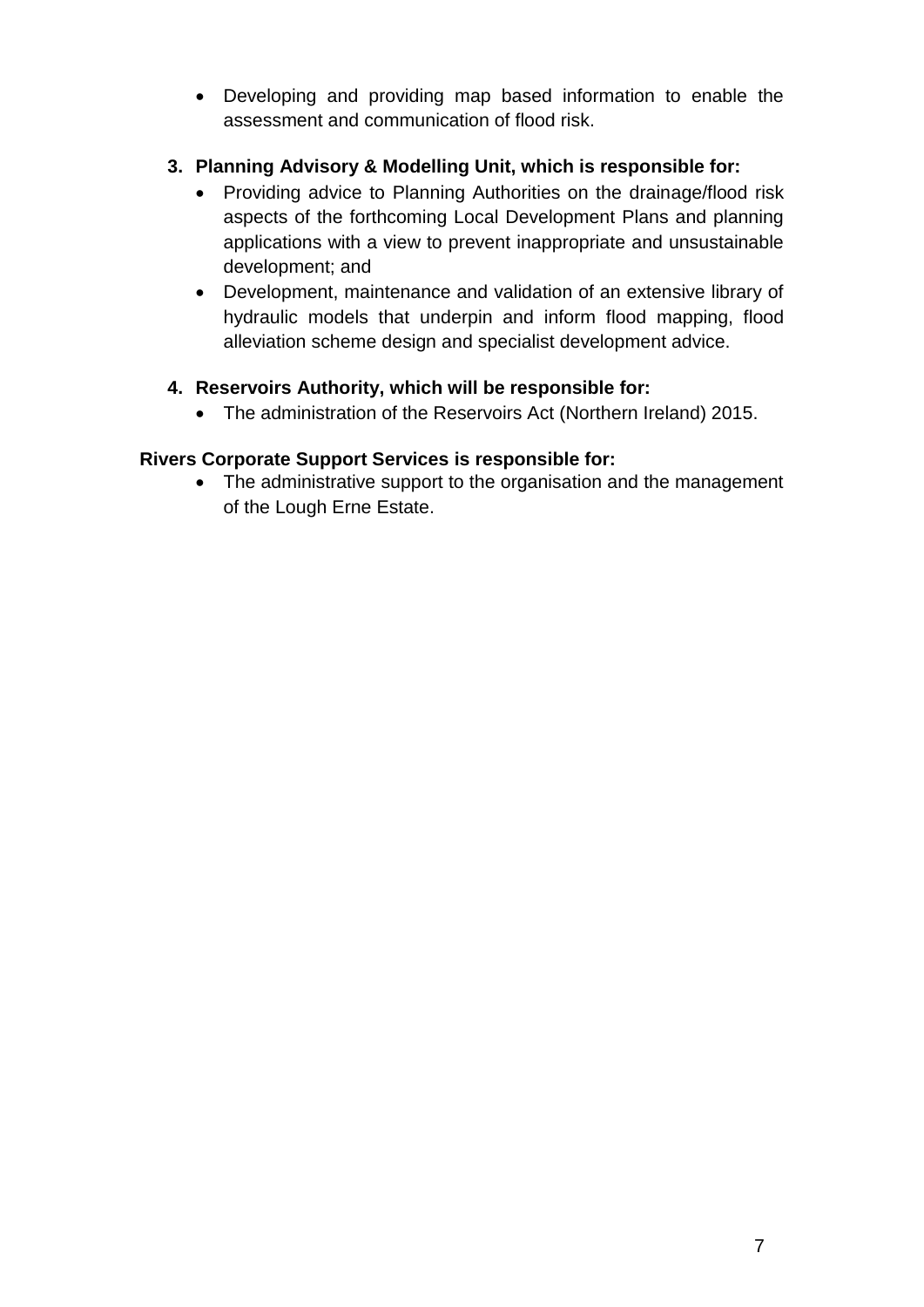# **ORGANISATION CHART**

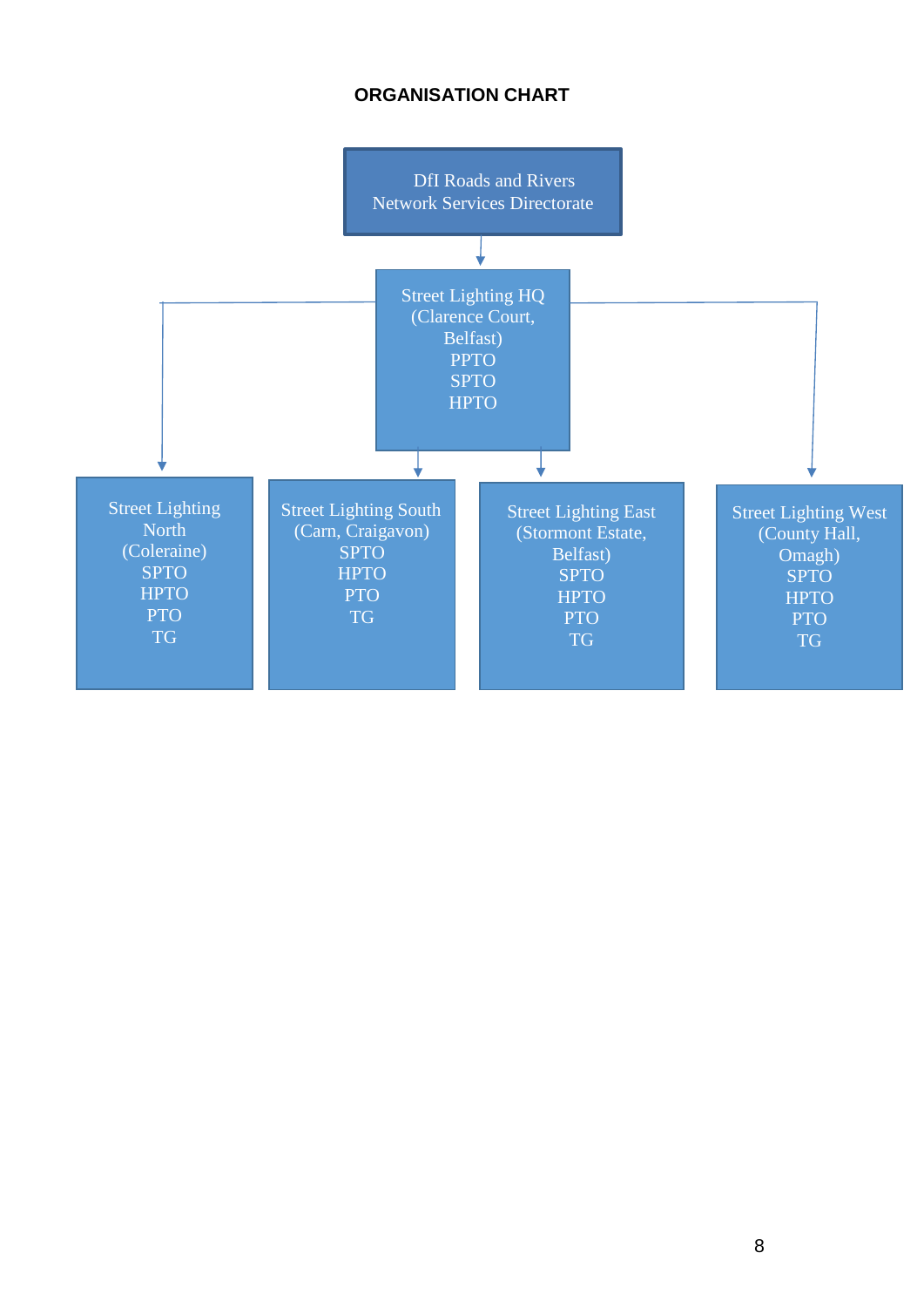#### **KEY RESPONSIBILITIES**

PTO Electrical Engineering Assistants will normally report to the Higher Professional and Technology Officer (HPTO) grade and their duties may include some of the following areas of work:

- Maintenance of street lighting and traffic sign illumination assets and inventory;
- Supervision of staff:
- Supervision of contractors and/or direct labour force, including the management of "Live" Low Voltage work on the NIE street lighting network;
- Application and monitoring of appropriate Health and Safety measures;
- Site surveys and collection and interpretation of data;
- Preparation and updating of electrical engineering & lighting design drawings and documents;
- Street lighting project design and implementation
- Use of engineering and general IT facilities;
- Investigation of public liability claims and possible attendance at court;
- Enforcement of legislation, including possible court attendances;
- Management of financial and other resources:
- Liaising with staff from different disciplines and work areas; and
- Dealing with issues raised by members of the public and line management.

**The key responsibilities listed are not meant to be comprehensive but to give a good indication of the main duties of the post. The emphasis on particular duties will vary over time according to business needs and the successful candidate may be required to carry out other duties as allocated by management.**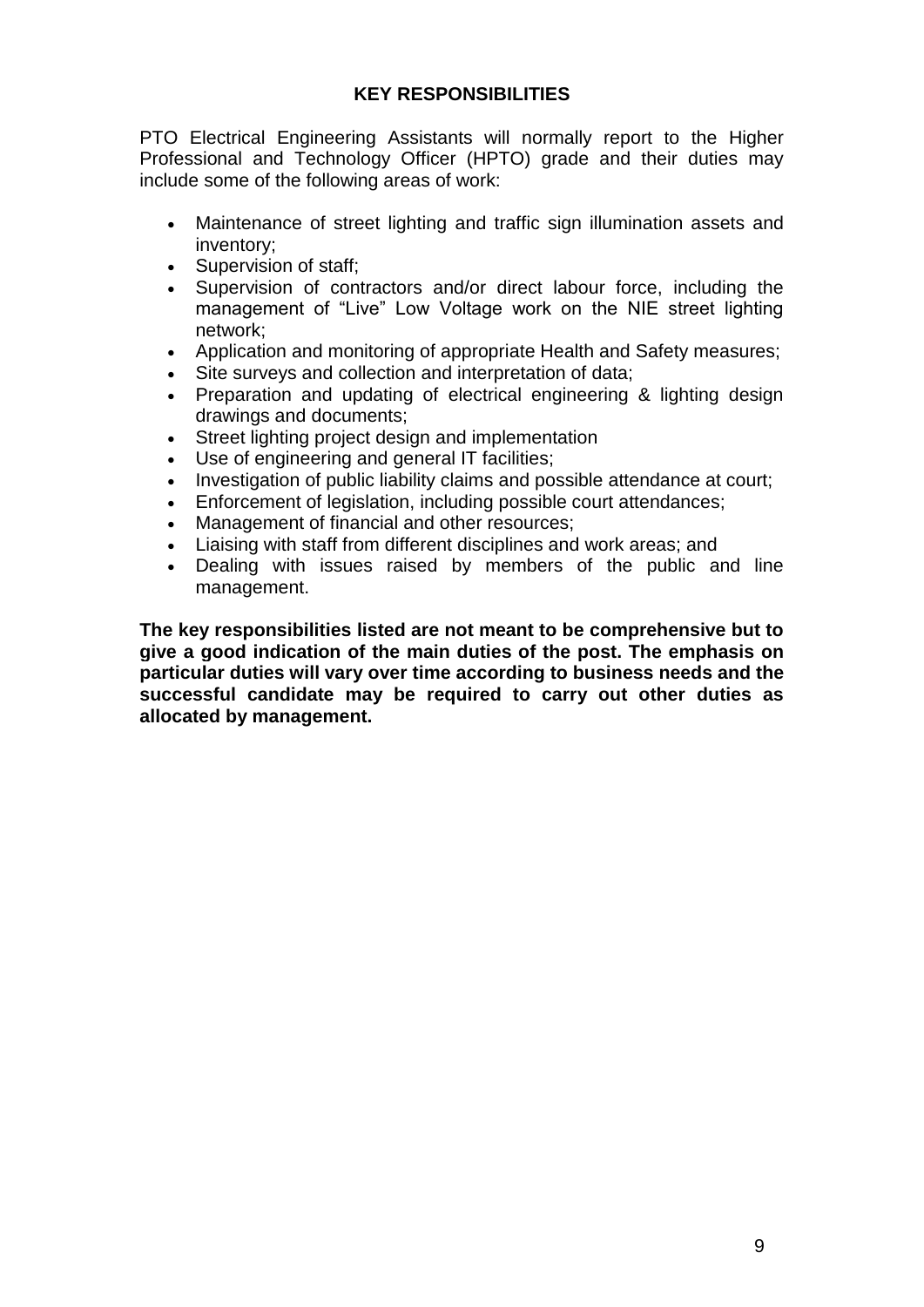# **TERMS AND CONDITIONS**

There are currently a number of full time positions available.

PTO Electrical Engineering Assistants are employed in a variety of posts within Business Support and Network Lighting.

Successful candidates must be prepared to work anywhere within Northern Ireland and will be expected to travel throughout their respective Division/Business Unit as required.

Further appointments may be made from this competition should NICS positions become vacant which have similar duties and responsibilities.

A reserve list will exist and will be held for a period of 12 months, to cover any further vacancies which may arise.

#### **Location**

There are currently vacancies in the following locations:

Western Division – Londonderry / Derry Network Lighting HQ – Craigavon Eastern Division – Stormont Southern Division – Carn Depot

Any future posts that arise from this competition, may be based in any of the locations below:

Northern Division

- Coleraine (County Hall)
- Ballymena
- Antrim

Southern Division

- Carn Depot (Portadown)
- Newry
- Castlenavan (Seaforde)
- Bangor

Eastern Division

- Belfast

Western Division

- Omagh
- Londonderry/Derry
- Dungannon
- Castle Barracks (Enniskillen)

Network Lighting

- Craigavon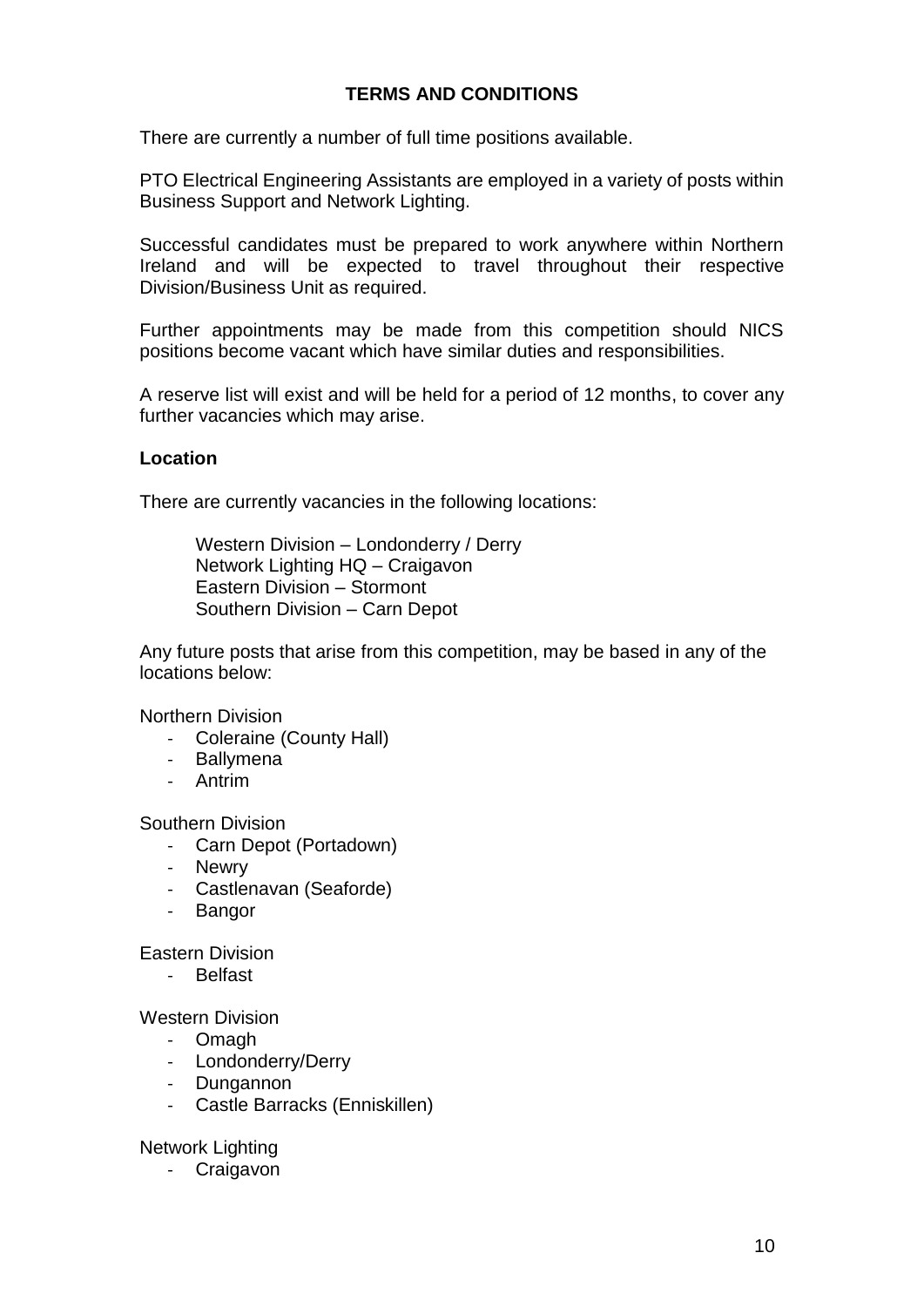- Ballymena

Operations & Maintenance

- Carn depot (Portadown)
- Armagh
- Castlenavan (Seaforde)

**Please note: Applicants can select more than one location in which they would be willing to work. Please note however that it is NICS policy that, except in very exceptional circumstances, candidates will only receive one offer of appointment from a competition which, if not accepted, will result in the candidate being withdrawn from the competition. Candidates should therefore be sure that they are content to travel to and work in all areas they select on their application form.**

#### **Salary**

The salary for the posts will be within the range  $£28,706 - £29,307$ . Starting salary will be at the minimum of the scale. If the successful candidate is an existing civil servant, normal pay on promotion arrangements will apply.

#### **Hours of Work**

A Flexible Working Time Scheme operates within DfI Roads. The purpose of the scheme is to provide a more flexible system of attendance for staff. Some posts may entail working outside normal hours and this will attract the appropriate rates of pay. Normal hours of work are 37 hours per week, Monday to Friday.

#### **Travel**

The successful candidate must have access to a form of transport which will enable them to fulfil the duties of the role in full.

#### **Holidays**

In addition to public and privilege holidays, currently 12 days, the annual leave allowance will be 25 days, rising to 30 days after five years reckonable service.

#### **Medical Requirements**

Prior to an appointment being offered, the successful candidate will be required to pass a medical check.

Successful candidates are required to pass a colour vision test.

# **Training**

Excellent training facilities are provided with both in-house and external courses and seminars being available.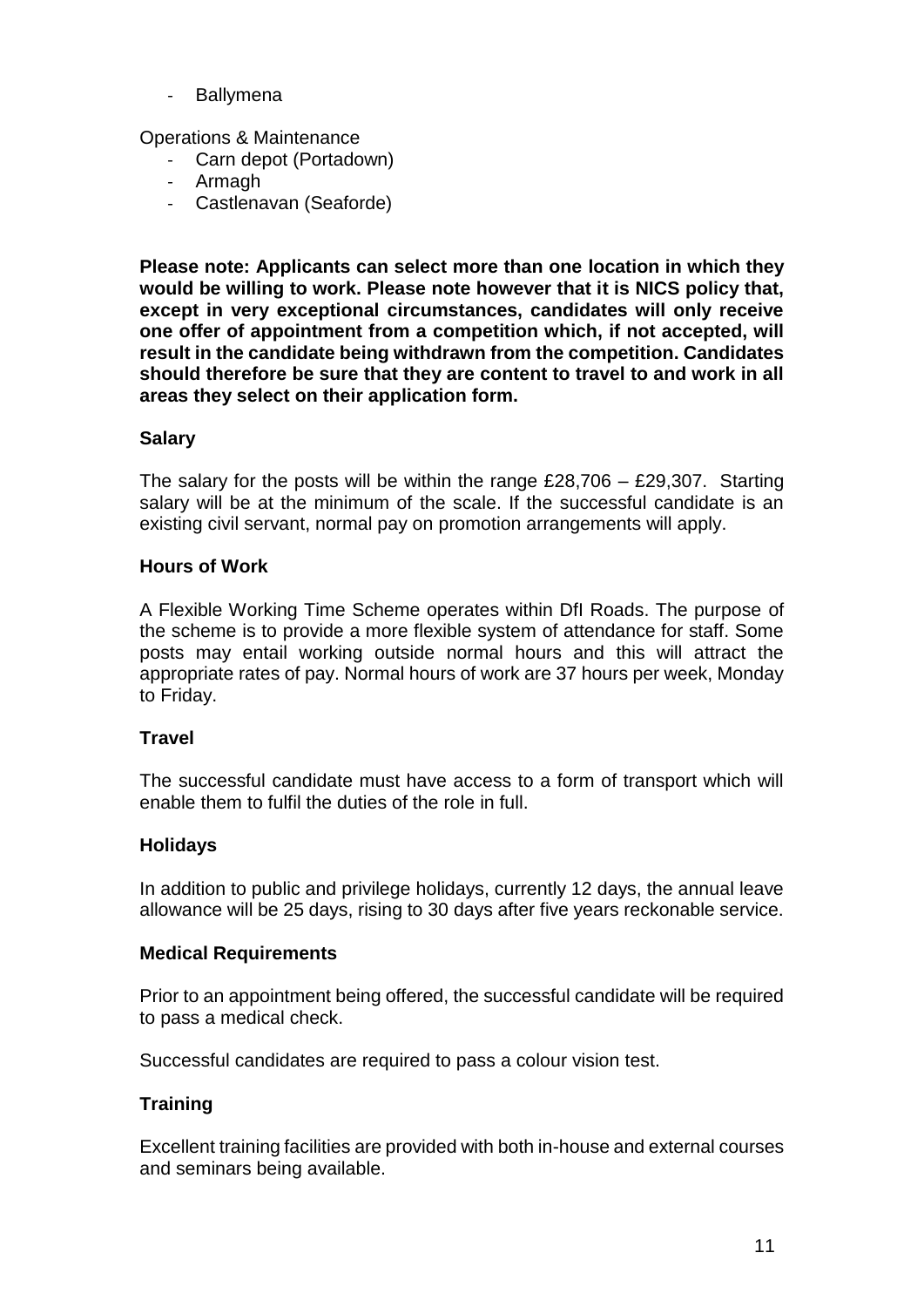#### **Pensions**

The NICS offers all employees an attractive pension package. Further details can be found on the Principal Civil Service Pensions Scheme (Northern Ireland) website at www.finance-ni.gov.uk/civilservicepensions-ni

#### **Vetting Requirements**

The category of AccessNI check required for this post is a Basic Disclosure **Certificate** 

#### **Probation**

Confirmation of your appointment will be dependent upon the satisfactory completion of a probationary period of 12 months. If your performance, conduct or attendance during this period is not satisfactory your appointment may be terminated. All appointees will be expected to demonstrate a track record of effective service within this period.

#### **Further Information**

Applicants wishing to learn more about the post before deciding to apply may telephone Dermot McShane on 028 9054 0032 or via email at Dermot.mcshane@infrastructure-ni.gov.uk

If you have any questions about the competition process, you should contact HRConnect on 0800 1 300 330 or email: [recruitment@hrconnect.nigov.net.](mailto:recruitment@hrconnect.nigov.net)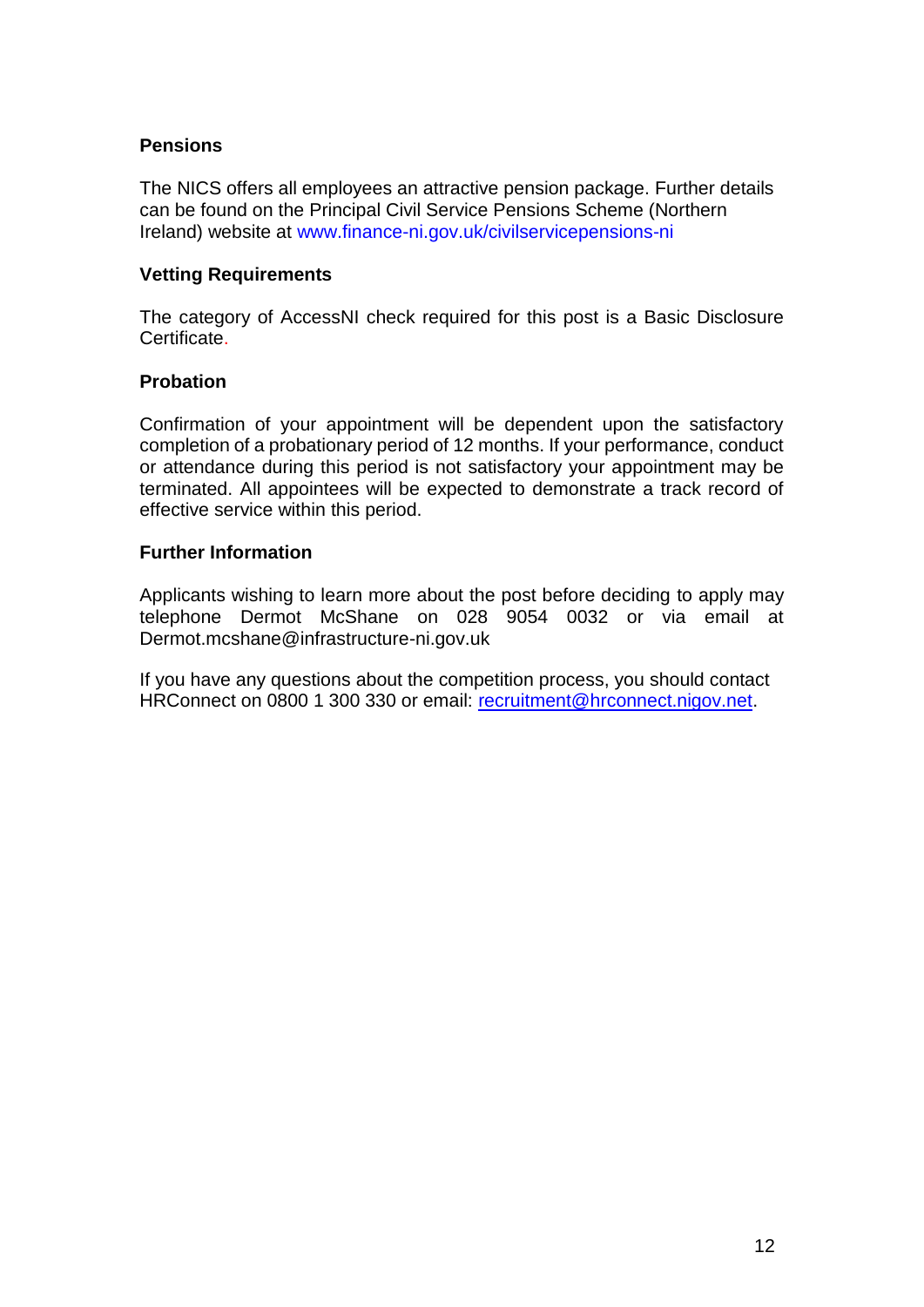# **ELIGIBILITY CRITERIA**

Applicants must, by the closing date for applications possess:

1. At least a BTEC National Certificate/Diploma in Electrical or Electronic Engineering or equivalent.

## **AND**

- 2. 1 year's post-qualification experience, gained within the last 5 years, in design, specification, testing or commissioning of electrical systems to BS 7671 in one of the following areas;
	- i) Preparation and updating of electrical engineering or lighting design drawings.
	- ii) Supervision of engineering contractors/direct labour force.
	- iii) Preparation of electrical engineering reports or lighting design reports and calculations.

#### **AND**

3. Have access to a form of transport, which will permit the candidate to meet the requirements of the post in full.

**Applications will also be considered from applicants with relevant formal qualifications considered by the selection panel to be of an equivalent or higher standard to those stated.**

**Relevant or equivalent qualifications: give the type of qualification and date awarded (the date awarded is the date on which you were notified of your result by the official awarding body). If you believe your qualification is equivalent to the one required, the onus is on you to provide the panel with details of modules studied etc so that a well-informed decision can be made.** 

# **SHORTLISTING CRITERIA**

In addition applicants should be aware that after an eligibility sift, should it be necessary to shortlist candidates to go forward to interview, the following shortlisting criterion will be used:

1. At least a Higher National Certificate/Diploma in Electrical or Electronic Engineering or equivalent.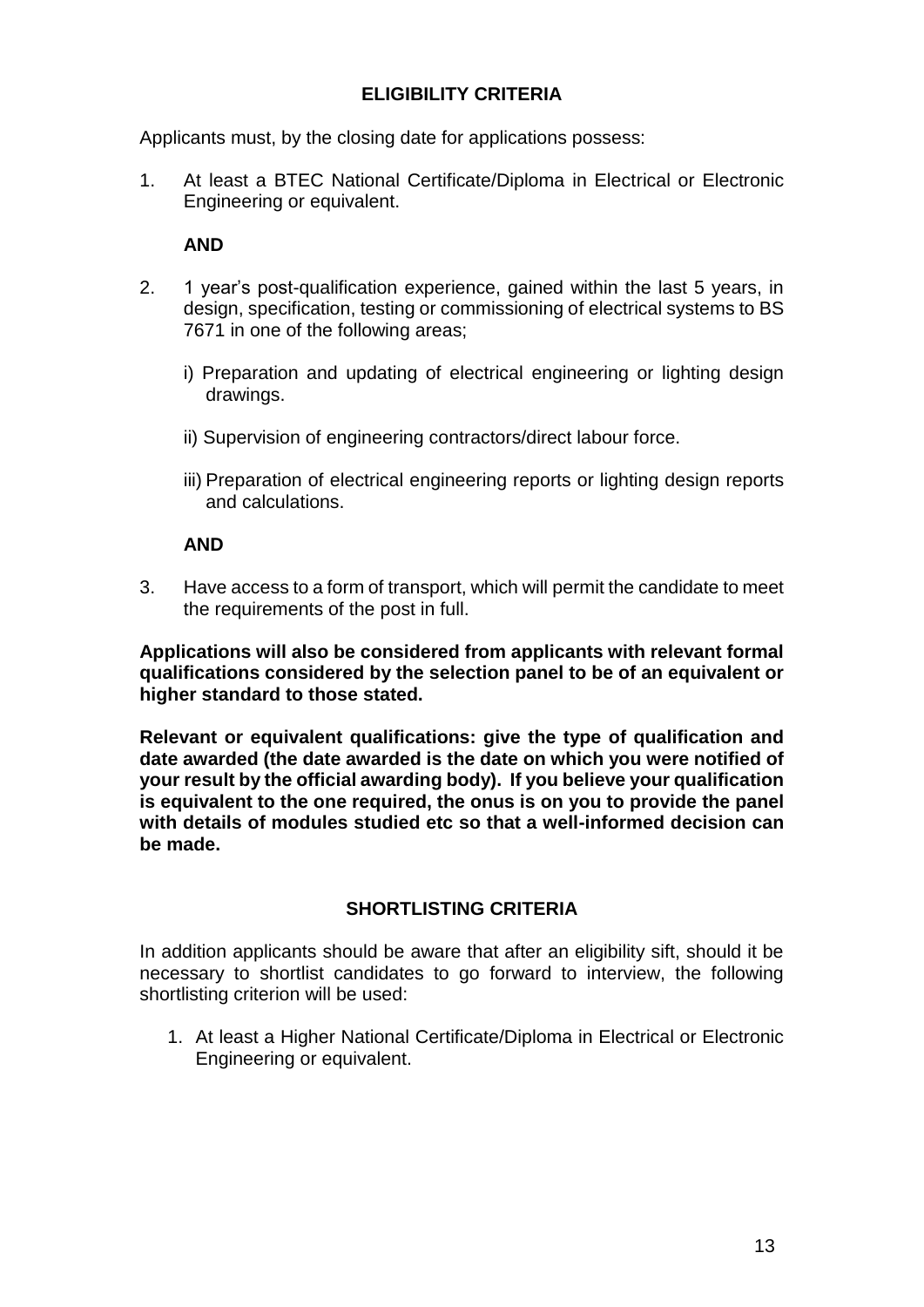#### **Guaranteed Interview Scheme**

As part of our commitment to the employment of disabled people, we operate a Guaranteed Interview Scheme (GIS). The GIS does not guarantee a job. However, its objective is to ensure disabled applicants, who meet the minimum essential eligibility criteria for the role they have applied for, are offered an interview. Further information on the GIS can be found at [Information for](https://irecruit-ext.hrconnect.nigov.net/pages/content.aspx?Page=Information-for-Disabled-Applicants-)  [Disabled Applicants](https://irecruit-ext.hrconnect.nigov.net/pages/content.aspx?Page=Information-for-Disabled-Applicants-)

If you wish to apply under the GIS, you must declare this on your application form. Shortlisting criteria will not apply to GIS applicants.

If you do not wish to apply under the GIS, but do require us to make reasonable adjustments during the recruitment process, you should provide details on your application form. We will consider all requests for reasonable adjustments for any stage of this recruitment process. Details of any disability are only used for these purposes and do not form any part of the selection process.

If you have indicated on your application that you have a disability, are successful in the selection process and are being considered for appointment, you may be asked to outline any reasonable adjustments you consider necessary in order for you to take up an appointment. If you wish to discuss your disability requirements further, please contact HRConnect.

#### **Please note:**

- **You should ensure that you provide evidence of your experience in your application form, giving length of experience, examples and dates as required.**
- **It is not sufficient to simply list your duties and responsibilities.**
- **The selection panel will not make assumptions from the title of the applicant's post or the nature of the organisation as to the skills and experience gained.**
- **If you do not provide sufficient detail, including the appropriate dates needed to meet the eligibility criteria, the selection panel will reject your application.**
- **ONLY the details provided by you in your application form (the employment history and eligibility criteria) will be provided to the selection panel for the purpose of determining your eligibility for the post.**
- **Further information on the Core Competences for this grade can be accessed through [www.nicsrecruitment.gov.uk](http://www.nicsrecruitment.gov.uk/)**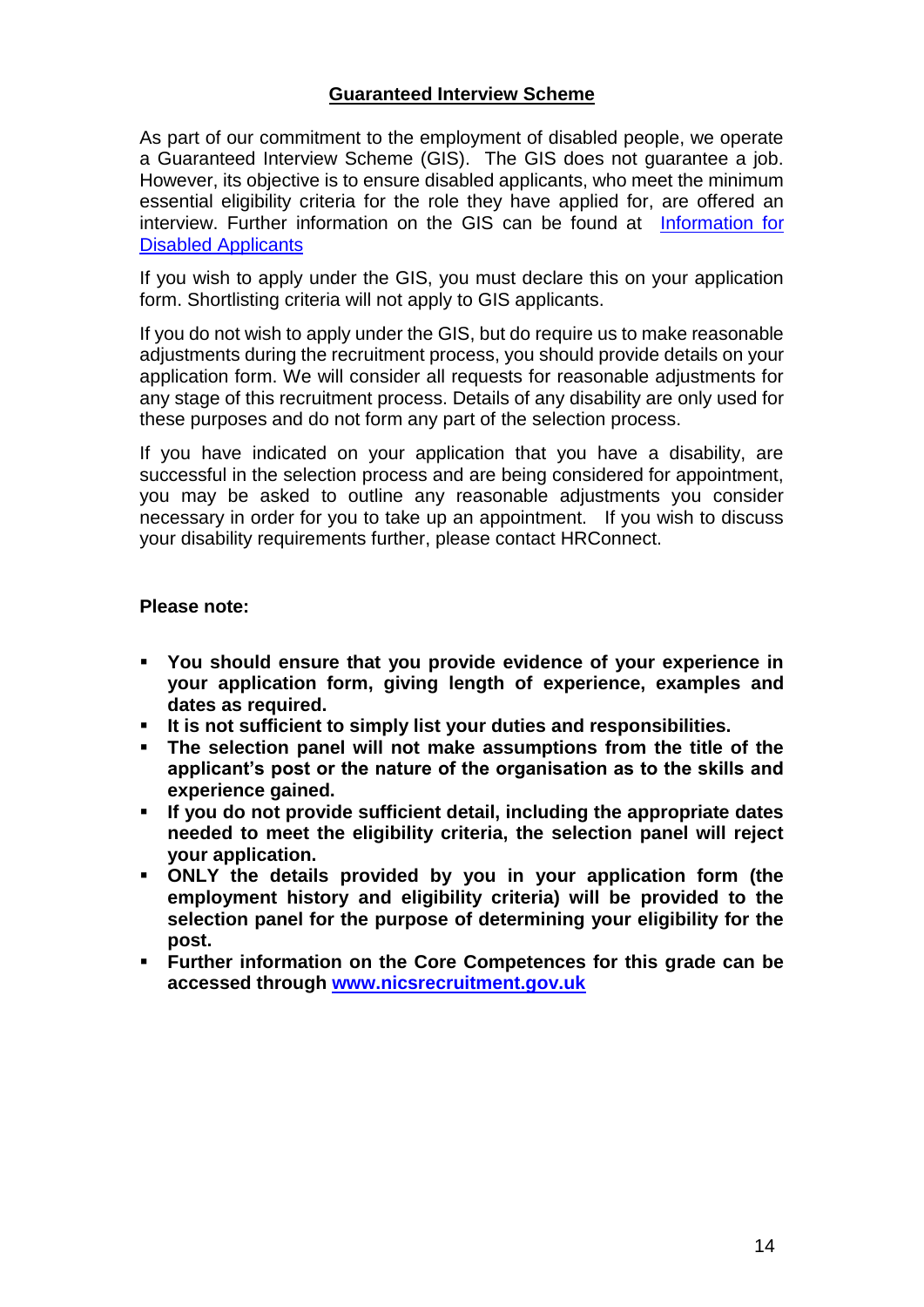#### **ASSESSMENT PROCESS**

Applicants will be expected to display the following qualities and skills at interview:

#### **1. Making Effective Decisions**

Demonstrate accountability and make unbiased decisions. Examine complex information and obtain further information to make accurate decisions. Speak with the relevant people in order to obtain the most accurate information and get advice when unsure of how to proceed. Explain clearly, verbally and in writing, how a decision has been reached. Provide advice and feedback to support others to make accurate decisions. Monitor the storage of critical data and customer information to support decision making and conduct regular reviews to ensure it is stored accurately, confidentially and responsibly.

**Marks available: 40 Minimum Standard: 24**

#### **2. Managing a Quality Service**

Explain clearly to customers what can be done. Work with team to set priorities, create clear plans and manage all work to meet the needs of the customer and the business. Ensure that levels of service are maintained – flag up risks or concerns in order to meet customer requirements. Keep internal teams, customers and delivery partners fully informed of plans and possibilities. Promote adherence to relevant policies, procedures, regulations and legislation, including equality, diversity and health and safety. Identify common problems or weaknesses in policy or procedures that affect service and escalate these.

#### **Marks available: 20**

# **3. Building Capability for All**

Take ownership of team and individual development by identifying capability needs and consistently achieving development objectives. Take responsibility for the quality of own work and seek opportunities for improvement through continuous learning. Proactively support the development plans of others. Take account of the diverse contributions of team members and delegate work to improve capabilities of all. Encourage and be open to developmental feedback from others.

#### **Marks available: 20**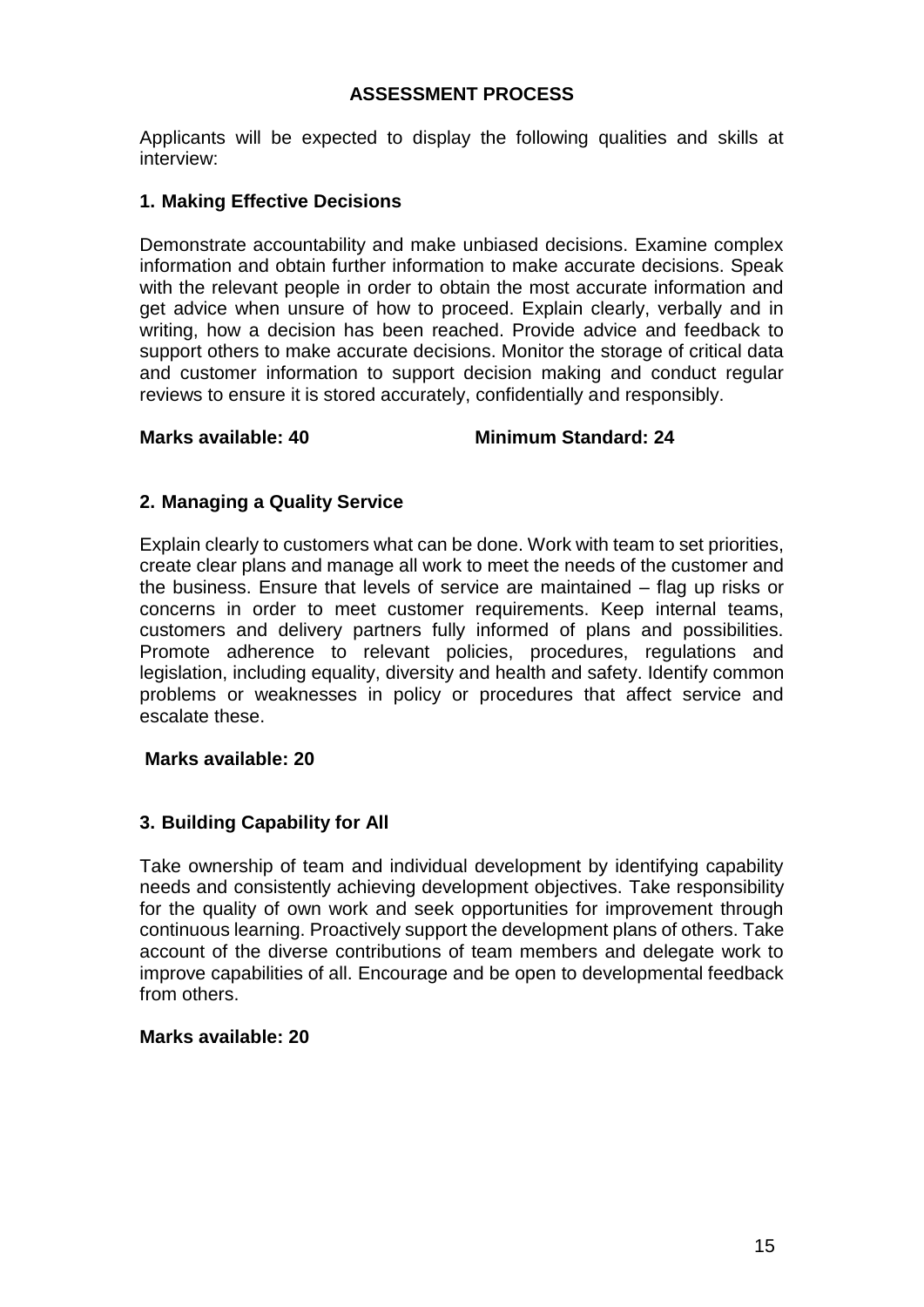# **4. Leading and Communicating**

Display enthusiasm around goals and activities – adopting a positive approach when interacting with others. Listen to, understand, respect and accept the value of different views, ideas and ways of working. Express ideas effectively, both orally and in writing, and with sensitivity and respect for others. Confidently handle challenging conversations or interviews.

Confront and deal promptly with inappropriate language or behaviours, including bullying, harassment or discrimination.

#### **Marks available: 20**

#### **5. Collaborating and Partnering**

Demonstrate interest in others and develop a range of contacts outside own team to help get the job done. Change ways of working to facilitate collaboration for the benefit of the team's work. Proactively seek information, resources and support from others outside own immediate team in order to help achieve results. Readily identify opportunities to share knowledge, information and learning and make progress by working with colleagues. Listen attentively to others and check their understanding by asking questions. Take responsibility for creating a working environment that encourages equality, diversity and inclusion.

#### **Marks available: 20**

**Total Marks Available: 120 Overall Pass mark: 72**

#### **COMPETENCE BASED INTERVIEWS**

Selection panels will design questions to test the applicant's knowledge and experience in each of the above areas and award marks accordingly.

No notes or personal documentation may be brought into the interview room.

#### **INTERVIEWS**

It is intended that interviews for this post will take place via video conferencing during week commencing Monday 5<sup>th</sup> September 2022.

Requests for rescheduling of interviews will only be considered in exceptional circumstances.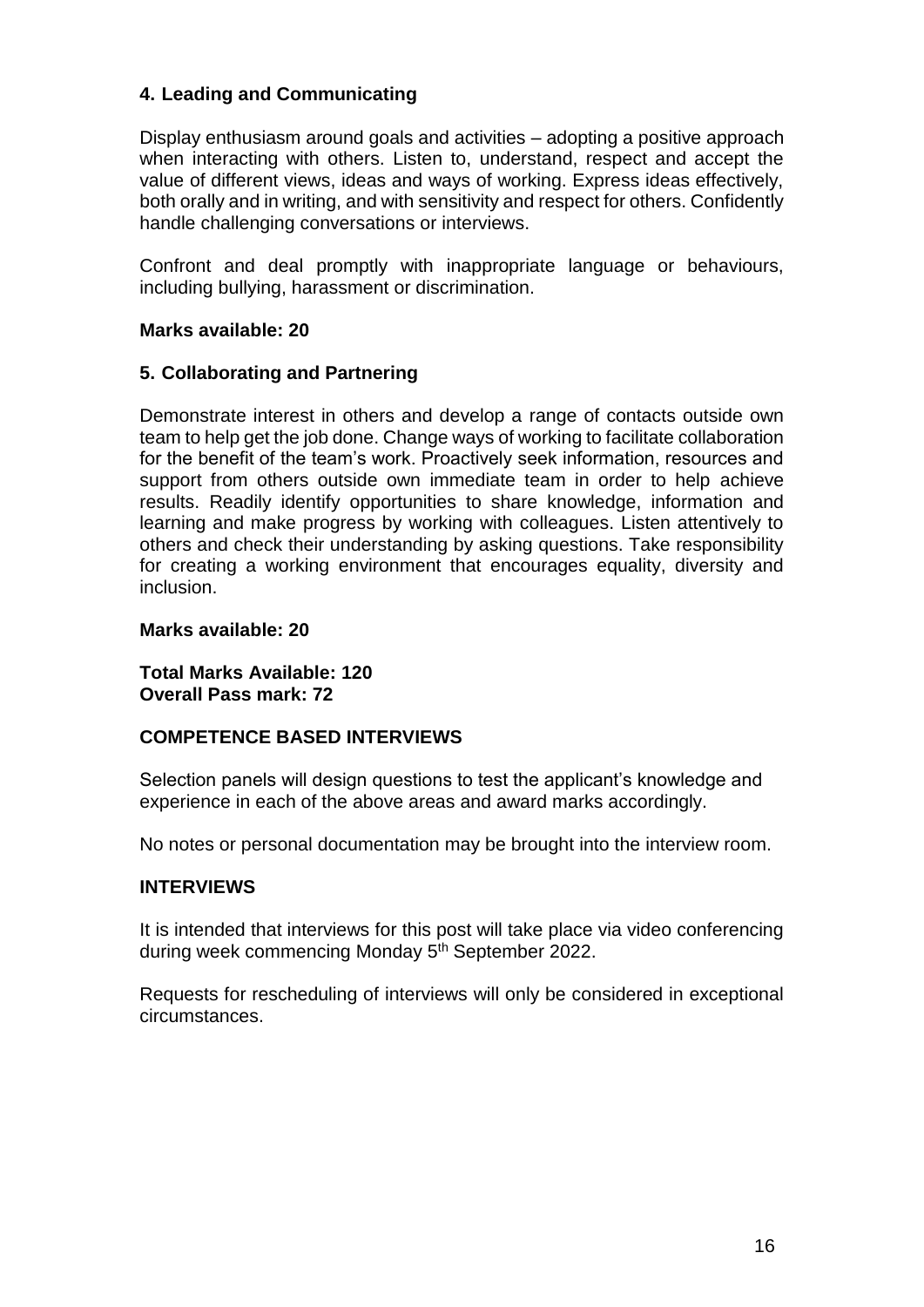#### **NICS COMPETENCY FRAMEWORK**

The selection process will assess candidates against the NICS competency framework at level 2.

PTO Electrical Engineering Assistants are analogous to EO1 grade in the NICS.

The NICS competency framework sets out how all NICS employees should work. It puts the Civil Service values of integrity, honesty, objectivity and impartiality at the heart of everything they do, and it aligns to the three highlevel leadership behaviours that every civil servant needs to model as appropriate to their role and level of responsibility: Set Direction; Engage People and Deliver Results.

Competencies are the skills, knowledge and behaviours that lead to successful performance. The framework outlines ten competencies, which are grouped into three clusters. The competencies are intended to be discrete and cumulative, with each level building on the levels below i.e. a person demonstrating a competency at level 2 should be demonstrating level 1 as a matter of course.

The Northern Ireland Civil Service competency framework can be accessed via [www.nicsrecruitment.org.uk](http://www.nicsrecruitment.gov.uk/)

**It is important that all candidates familiarise themselves with the competency framework as this forms the basis of selection process. You should refer to the behaviours listed under level 2 of the relevant competence areas. Should you require assistance in accessing the competency framework please contact HRConnect.**

#### **GUIDANCE FOR APPLICANTS**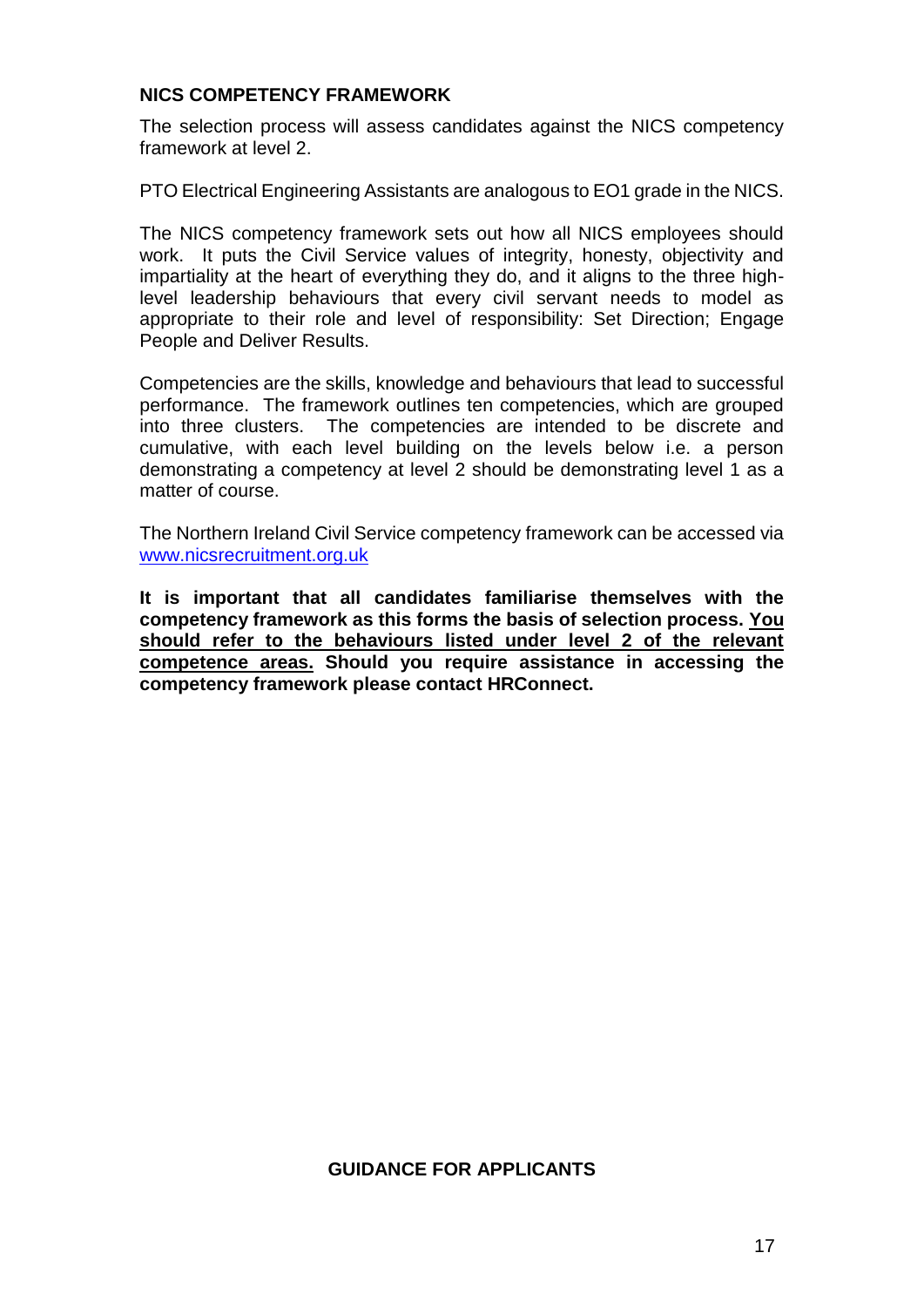#### **APPLICATION FORM**

You can apply online at [www.nicsrecruitment.org.uk](http://www.nicsrecruitment.org.uk/)**.** 

Please refer to the Candidate Information Booklet before making your application and retain a copy for your reference. The application form is designed to ensure that applicants provide the necessary information to determine how they meet the competition requirements and the eligibility/shortlisting criteria. **All** parts of the application form **must** be completed by the applicant before this application can be considered. Failure to do so may result in disqualification.

#### **Please note:**

- We will not accept CVs, letters, additional pages or any other supplementary material in place of or in addition to completed application forms, unless it is specifically requested in the application form and candidate information booklet.
- All applications must be submitted by the advertised closing date and time.
- Information in support of your application will not be accepted after the closing date for receipt of applications.
- HRConnect will not examine applications until after the closing deadline.
- Do not use acronyms, complex technical detail etc. State for the reader who may not know your employer, your branch or your job.
- Only the employment history, eligibility and shortlisting sections will be made available to the panel.
- When completing the online application, your information is saved as you move through the pages. You may leave the application at any time, providing you have clicked on the 'Save & Continue' button. Once your application has been submitted the option to edit will no longer be available.
- The session timeout for the online application is 40 minutes, if you do not save or change page within this time you will automatically be logged out and any unsaved work will be lost.
- You must click SUBMIT once you have finished your online application. You will receive an acknowledgement email. Please contact HRConnect if you do not receive an acknowledgment email within 24 hrs.

#### **Help with making your application**

You can get advice or assistance with making an application from your local Jobs and Benefits Office - contact details are available on NIDirect: <https://www.nidirect.gov.uk/contacts/jobs-and-benefits-offices>

You can also get advice or assistance from local disability employment organisations. To find out more about local disability employment organisations contact Northern Ireland Union of Supported Employment (NIUSE), an umbrella group for individuals and organisations promoting opportunities for people with disabilities to access and maintain employment, email info@niuse.org.uk, tel. 0044 (0)28 71 377709, text phone 0044 (0) 28 71 372077

#### **INTERVIEW PREPARATION**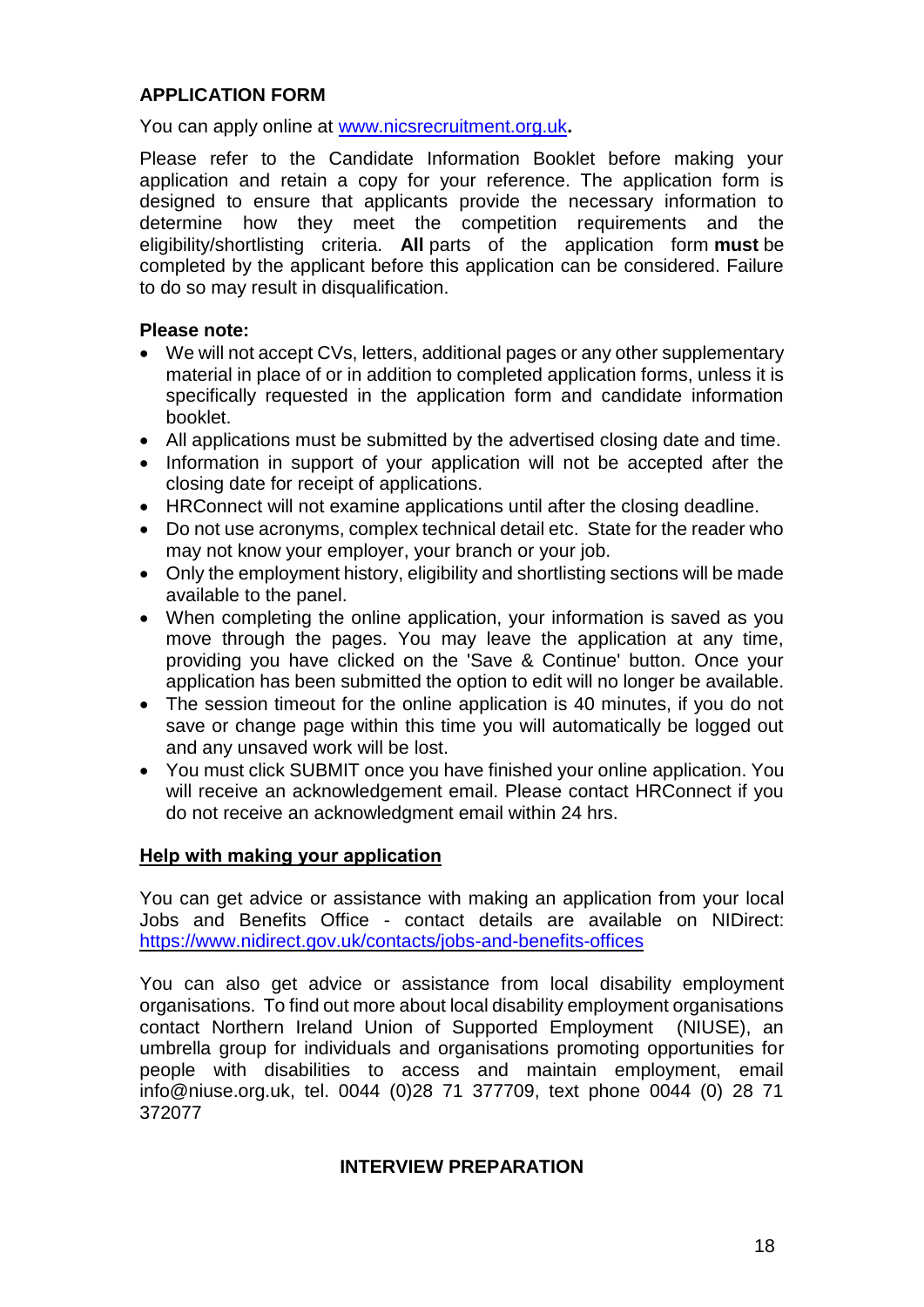**If this is your first experience of a competence-based interview, bear in mind that it does not require you to:**

- Talk through previous jobs or appointments from start to finish;
- Provide generalised information as to your background and experience; or
- Provide information that is not specifically relevant to the competence the question is designed to test.

#### **A competence-based interview does however require you to:**

- Focus exclusively, in your responses, on your ability to fulfill the competences required for effective performance in the role; and
- Provide specific examples of your experience in relation to the required competence areas.

#### **In preparation for the interview you may wish to think about having a clear structure for each of your examples, such as:**

- $\bullet$  Situation briefly outline the situation;
- Task what was your objective, what were you trying to achieve;
- Action what did you actually do, what was your unique contribution;
- Result what happened, what was the outcome, what did you learn.

The panel will ask you to provide specific examples from your past experience to demonstrate the range of behaviours associated with the competences being assessed. You should therefore come to the interview prepared to discuss in detail a range of examples which best illustrate your skills and abilities in each competence area. You may draw examples from any area of your work / life experiences.

For professional and technical posts, questions may be framed in the context of professional elements of the post.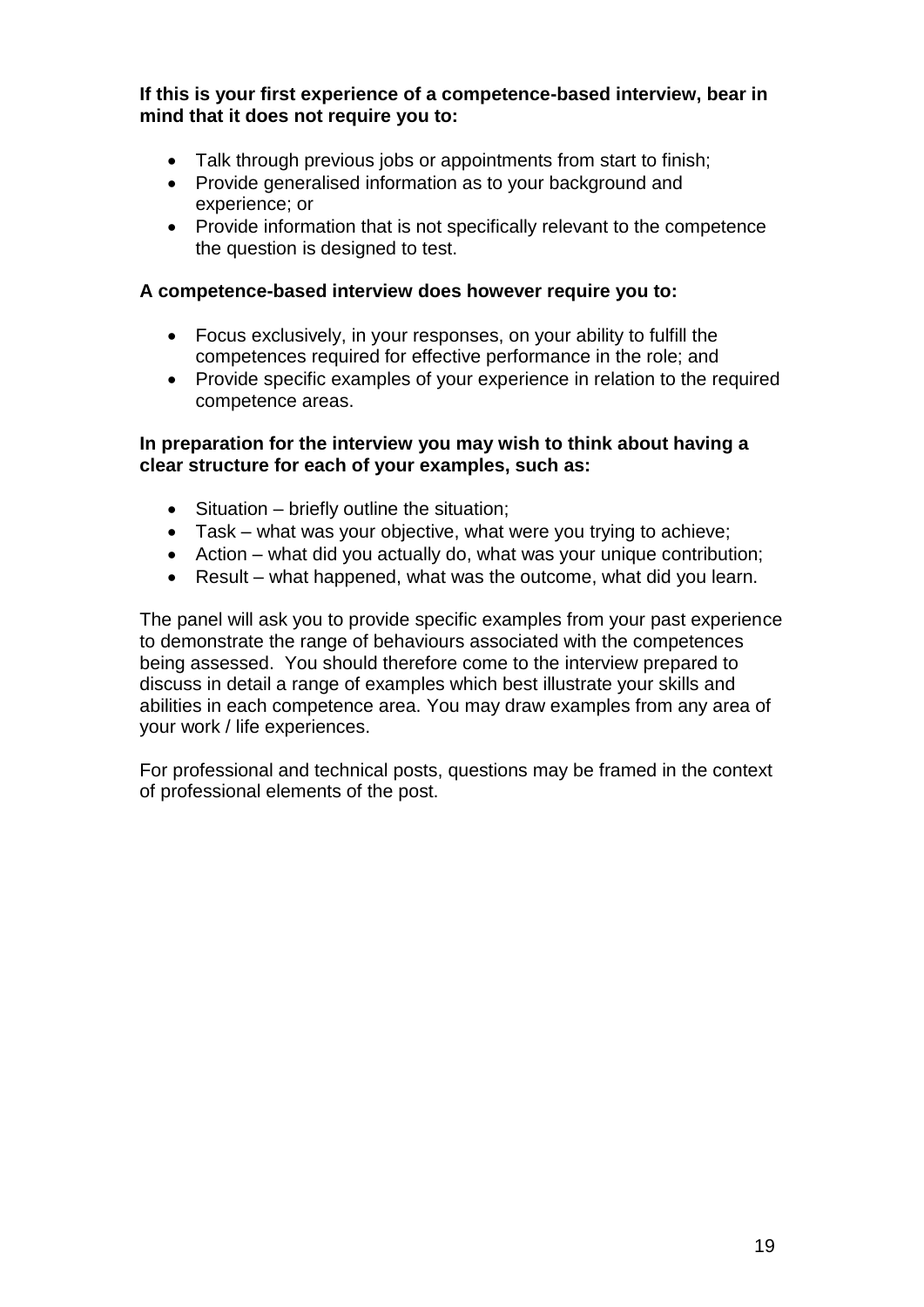# **GENERAL INFORMATION**

#### **The Merit Principle**

In accordance with the Office of the Civil Service Commissioners' Recruitment Code, appointments to the NICS are made under the 'merit principle', where the best person for any given post is selected in fair and open competition.

Further information on the Civil Service Commissioners can be found at [www.nicscommissioners.org.](http://www.nicscommissioners.org/)

#### **NICSHR Privacy Notice**

NICSHR are committed to protecting your privacy. HRConnect manage job applications on behalf of NICSHR, in line with the NICSHR privacy notice available via [www.nicsrecruitment.org.uk](https://www.finance-ni.gov.uk/publications/nics-hr-privacy-notice)

#### **Offers of Employment**

Candidates will only receive one offer of appointment which, if not accepted, will generally result in withdrawal from the competition.

#### **Changes in personal circumstances and contact details**

Please ensure HRConnect are informed immediately of any changes in personal circumstances. It is important that HRConnect have up to date contact details.

#### **Transgender Requirements**

Should you currently be going through a phase of transition in respect of gender and wish this to be taken into consideration, in confidence, to enable you to attend any part of the assessment process please contact HRConnect. Details of this will only be used for this purpose and do not form any part of the selection process.

#### **Merit List**

**HRConnect will allocate a candidate (or candidates) to a vacancy (or vacancies) in the order listed.** It is presently intended that the merit list for this competition should remain extant for a period of one year. However you should be aware that circumstances may arise in the future where it will be necessary to extend the currency of the merit list for a further period. The merit list will only be extended where cogent practical reasons for doing so arise.

# **Disability Requirements**

We will ask on the application form if you require any reasonable adjustments, due to disability, to enable you to attend any part of the assessment process. Details of any disability are only used for this purpose and do not form any part of the selection process. If you have indicated on your application that you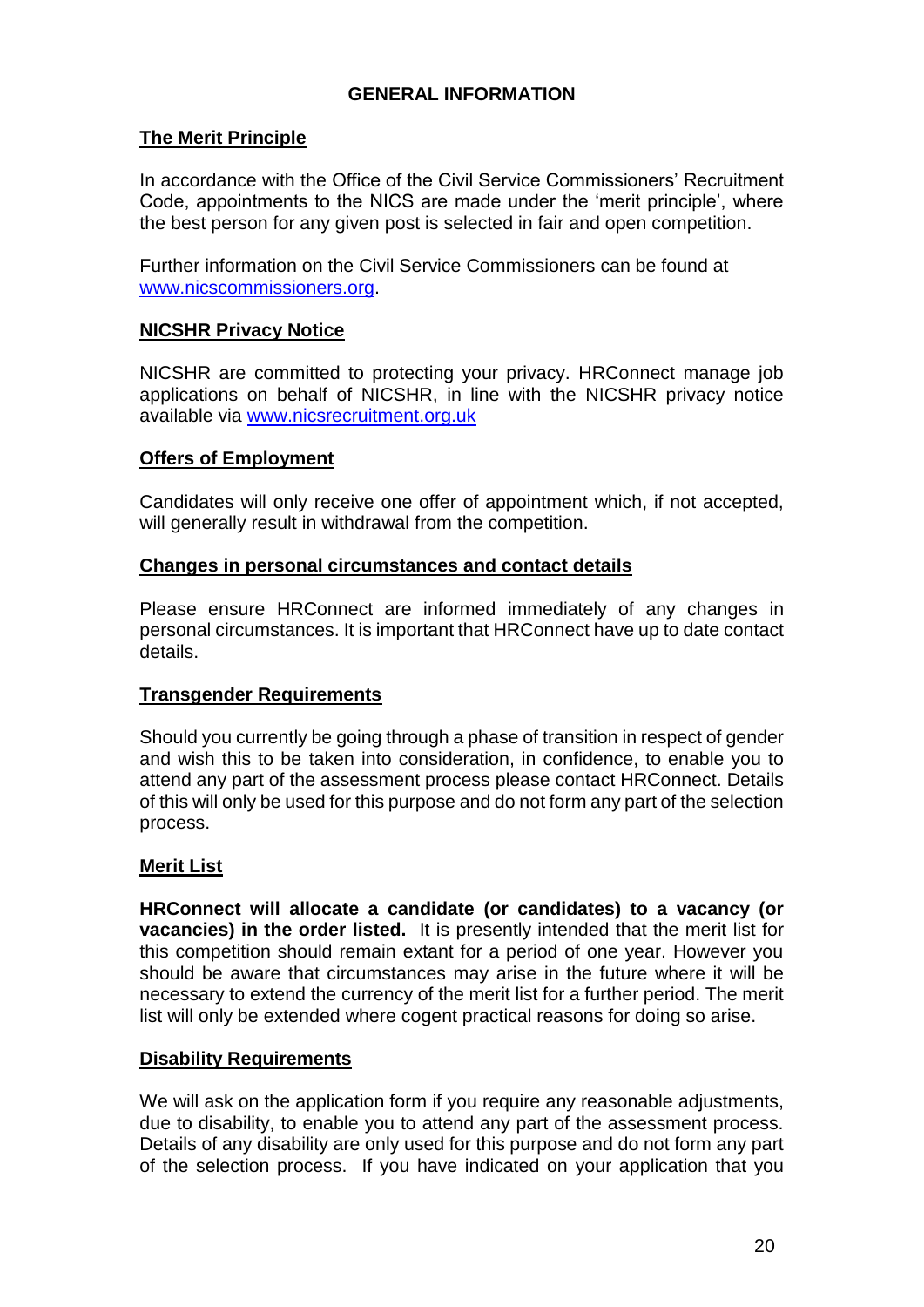have a disability and are successful in the selection process and are being considered for appointment, you may be required to outline any adjustments you consider necessary in order for you to take up an appointment. If you wish to discuss your disability requirements further, please contact HRConnect.

#### **Documentation**

Identification documents to satisfy the Nationality and Security requirements of the post will be required. Further details regarding acceptable documentation will be issued with an invitation to attend for assessment.

You should ensure that the required documents are readily available. Failure to provide the appropriate documentation when requested will result in your application being rejected.

#### **Right to Work and Nationality Requirements**

HRConnect must ensure that you are legally entitled to work in the United Kingdom and satisfy the Nationality requirements for appointment to the NICS. Please note **ALL** applicants for external recruitment will be subject to a Nationality validation check.

Applicants must be either:

- (i) UK national; or
- (ii) National of a Commonwealth country; or
- (iii) National of the Republic of Ireland; or
- (iv) EEA nationals with settled status under the EU Settlement Scheme; or
- (v) Relevant EEA or Turkish nationals working in the Civil Service; or

(vi) Relevant EEA or Turkish nationals who have built up the right to work in the Civil Service; or

(vii) Certain family members of the relevant EEA & Turkish nationals

For candidates applying under categories  $iv - vi$  you are required to provide the following information in the Right to Work and Nationality Requirements response box in Part 1 of your application form. Failure to provide the requested information **WILL** result in your application being rejected.

Category iv – Please provide your 'Share code' in the 'Share code' field which will be used to validate your right to work in the UK. You can find further detail on obtaining your ['share code'](https://www.gov.uk/view-prove-immigration-status) here

Category v - Please provide your 'Share code' in the 'Share code' field which will be used to validate your right to work in the UK. You can find further detail on obtaining your ['share code'](https://www.gov.uk/view-prove-immigration-status) here. You are also required to provide your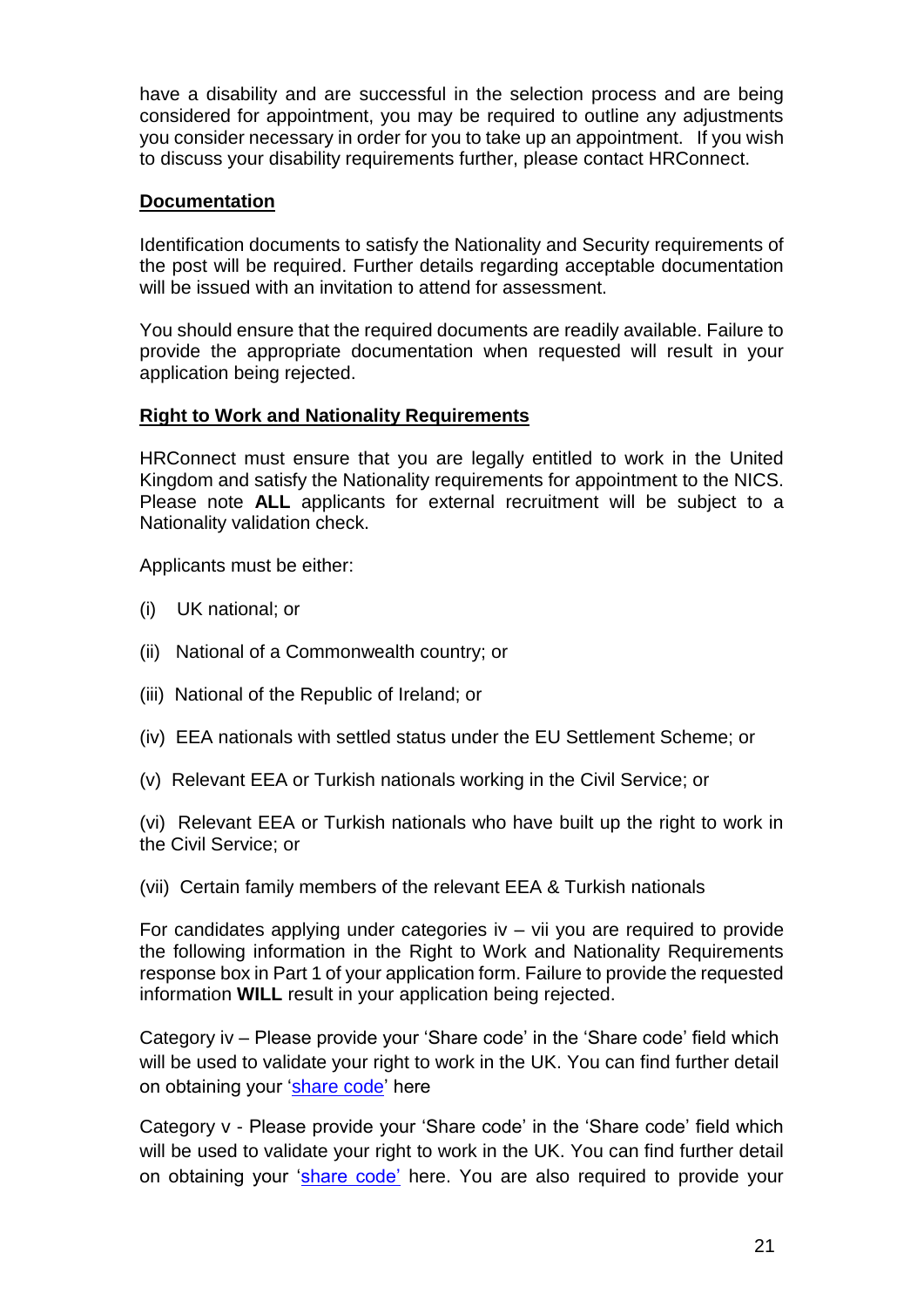payroll number in the nationality response box to demonstrate that you are working in the Northern Ireland Civil Service;

Category vi - Please provide your 'Share code' in the 'Share code' field which will be used to validate your right to work in the UK. You can find further detail on obtaining your ['share code'](https://www.gov.uk/view-prove-immigration-status) here. Alternatively please provide confirmation in the nationality response box that you hold indefinite or limited leave to remain in the UK and that this was granted prior to 31st December 2020.

Category vii - Please provide your 'Share code' in the 'Share code' field which will be used to validate your right to work in the UK. You can find further detail on obtaining your ['share code'](https://www.gov.uk/view-prove-immigration-status) here. In addition, please provide evidence in the nationality response box to support your application for applying as a family member of a relevant EEA and Turkish nation. Further documentary evidence may be request from HRConnect to support this;

'Family member of the relevant EEA or Turkish nationals' means:

(i) That national's spouse\*; or

(ii) A direct descendant (child, grandchild etc.) of that national or his/her spouse who is under 21 years of age or is their dependent; or

(iii) A dependent relative in the ascending line (parent, grandparent etc.) of the EEA national or his/her spouse.

\*Note: 'Spouse' does not include a party to a marriage of convenience and in the case of EEA national vocational students family members are restricted to spouses and dependent children only

Where a candidate has a right to work status which has a time limitation, ongoing checks will be in place to ensure the right to work is maintained.

Further guidance on Nationality requirements is available via [www.nicsrecruitment.org.uk.](https://irecruit-ext.hrconnect.nigov.net/pages/content.aspx?Page=how-do-i-apply/useful-information/nationality-guidance)

# **Security**

1. Baseline Personnel Security Standard

For this post in the NICS the level of vetting is a Baseline Standard. For this check you will be required to provide the following:

- a) Your passport *OR*
- b) A document verifying your permanent National Insurance number (e.g. P45, P60 or National Insurance card) *AND* your birth certificate which includes the names of your parents (long version).
- c) A specimen signature at any assessment event and have this validated against passport, driving licence, application form etc.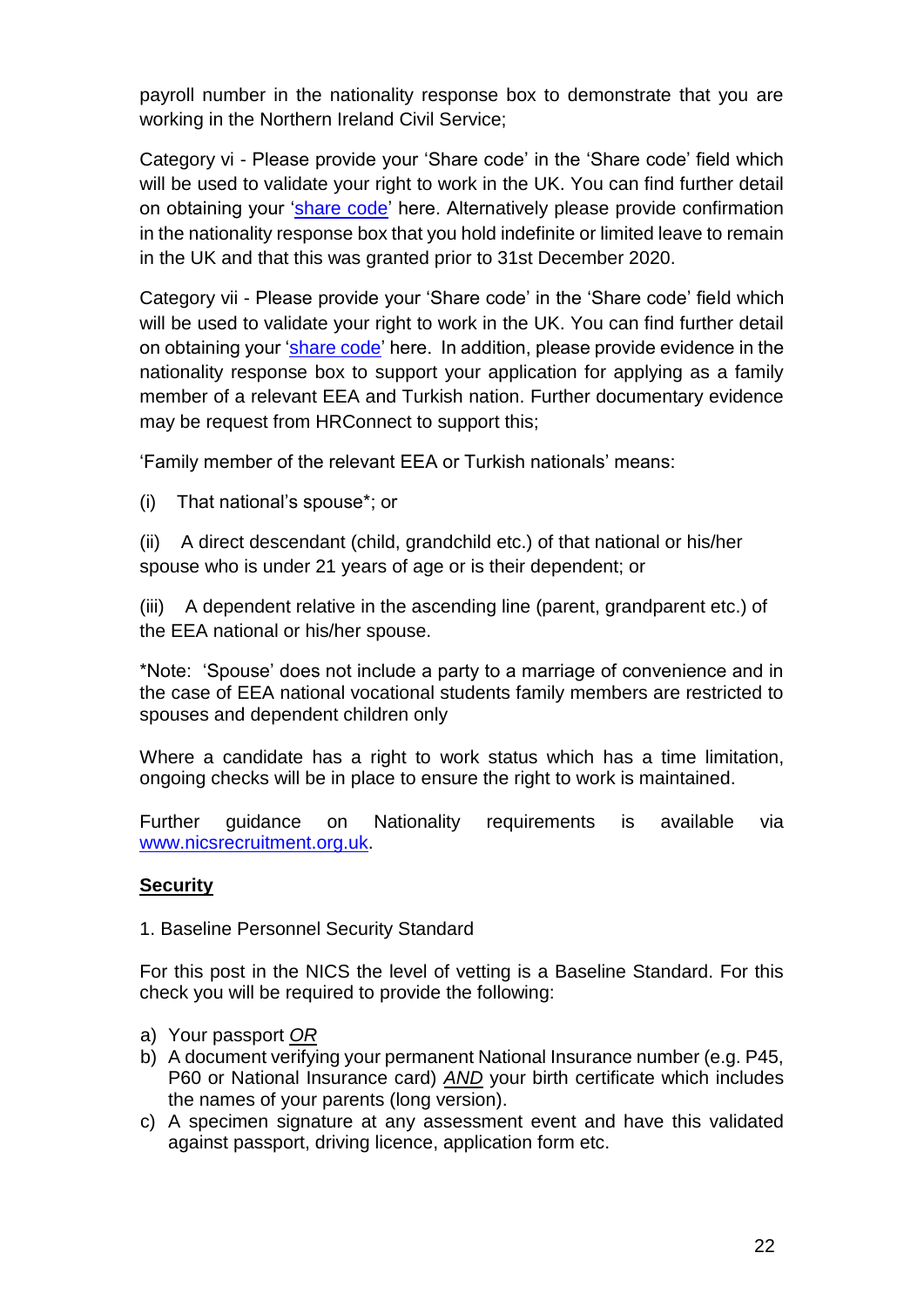Further information regarding the Baseline Personnel Security Standard, including other acceptable documents is available via [www.gov.uk.](https://assets.publishing.service.gov.uk/government/uploads/system/uploads/attachment_data/file/714002/HMG_Baseline_Personnel_Security_Standard_-_May_2018.pdf)

We will organise a Criminal Record Check on all applicants to be carried out by AccessNI. The category of AccessNI check required for this post is:

#### **Basic Disclosure Certificate**

You should not put off applying for a post because you have a conviction. We deal with all criminal record information in a confidential manner, and information relating to convictions is destroyed after a decision is made. Further information regarding policy on the recruitment of ex-offenders and the vetting process is available at [www.nicsrecruitment.org.uk](http://www.nicsrecruitment.org.uk/) in Recruitment Policy and Procedures manual.

Security Policy for AccessNI Disclosure Information is available at [www.nicsrecruitment.org.uk](http://www.nicsrecruitment.org.uk/) under Useful Information.

The AccessNI code of practice can be accessed via [www.nidirect.gov.uk/accessni](http://www.nidirect.gov.uk/accessni)

Those applicants who are being considered for appointment will be contacted by HRConnect, normally after interview/test, and will be asked to complete the AccessNI application form. Please note that a request to complete this form should not be seen as a guarantee of an offer of appointment.

Failure to complete the application form and return it within the specified time will be regarded as 'no longer interested in the position' and your application will be withdrawn.

Criminal Record information is subject to the provisions of the Rehabilitation of Offenders (NI) Order 1978.

#### **Equal Opportunity Monitoring Form**

**Please note the Equal Opportunities monitoring section of the application form is mandatory in order to submit an application.**

For guidance on completing the Monitoring Form and to read the NICS Equal Opportunities Policy Statement please refer to the DoF website [www.finance](https://www.finance-ni.gov.uk/articles/equal-opportunities-information-candidates)[ni.gov.uk.](https://www.finance-ni.gov.uk/articles/equal-opportunities-information-candidates)

**Applications from Protestants, women, young people (people under the age of 35), people with a disability and people from minority ethnic communities are particularly welcomed for this post**

#### **The Northern Ireland Civil Service is an Equal Opportunities Employer.**

All applications for employment are considered strictly on the basis of merit